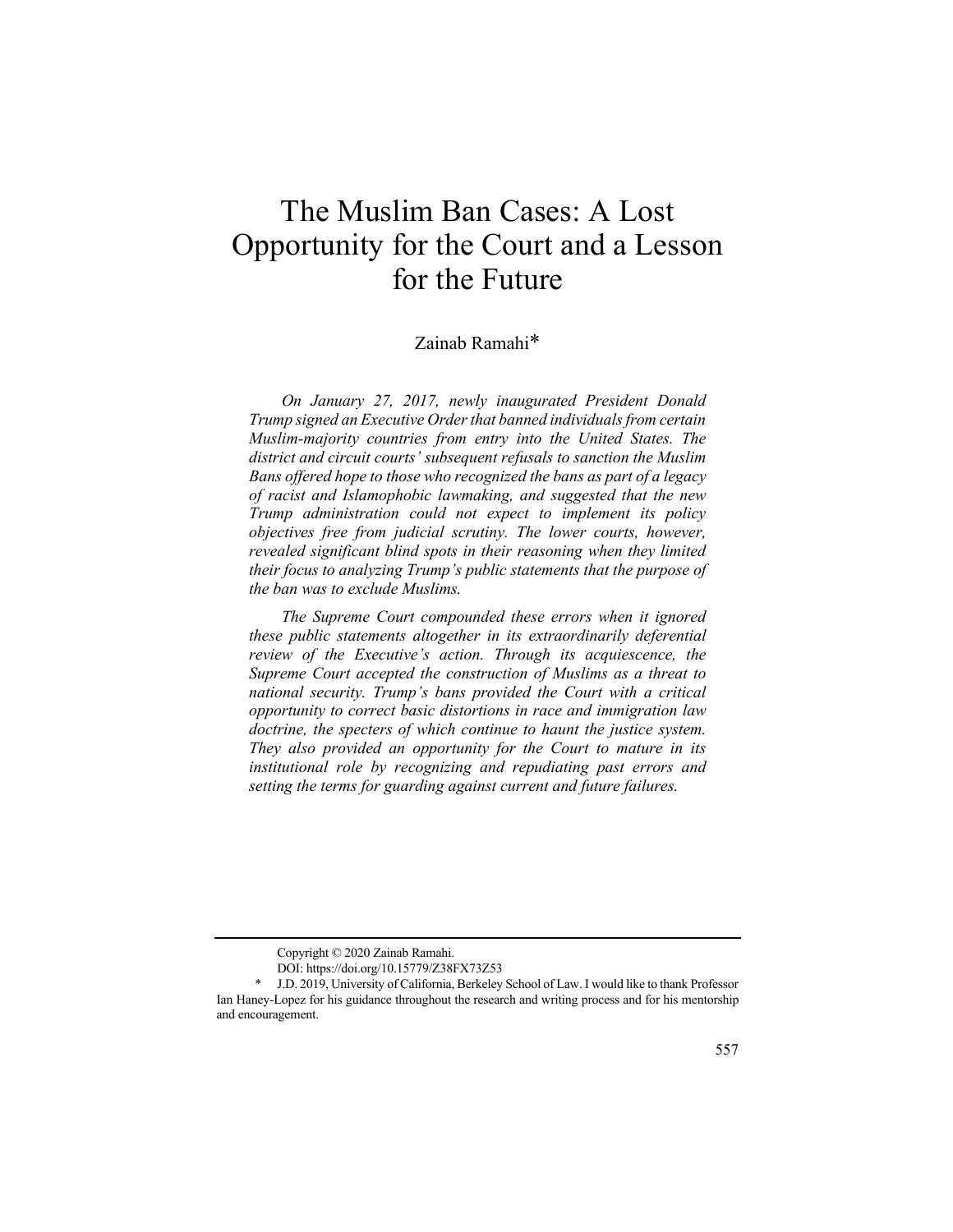*The courts have a duty to protect "discrete and insular minorities." Rather than paralyzing the courts, the fluidity of this category should provide courts with an opportunity for meaningful analysis of the social factors that influence executive and legislative actions. Courts can use this fluidity to course-correct and fulfill their institutional responsibility to prevent unconstitutional action arising from racial fear and mass panic.*

| $\mathbf{A}$                                                 |                                                               |  |
|--------------------------------------------------------------|---------------------------------------------------------------|--|
| B.                                                           | The Courts' Response and the Second Executive Order 563       |  |
| C.                                                           | The Third Executive Order and Trump v. Hawaii  567            |  |
| II. The Impacts of Islamophobia on U.S. Immigration Law  569 |                                                               |  |
| $A_{\cdot}$                                                  | The Naturalization Act of 1790 and Whiteness as a             |  |
|                                                              |                                                               |  |
| B.                                                           | Ex Parte Mohriez and the Political Impetus for a Changing     |  |
|                                                              |                                                               |  |
|                                                              | C. "Othering" and the Erosion of Civil Liberties in American  |  |
|                                                              |                                                               |  |
|                                                              |                                                               |  |
| A.                                                           | The High Bar for Intent Established by Arlington Heights. 576 |  |
| В.                                                           | Chae Chan Ping, Korematsu, Iqbal, and the Consequences of     |  |
|                                                              | Using National Security as a Guise to Allow Racial            |  |
|                                                              |                                                               |  |
|                                                              |                                                               |  |
| A.                                                           | The Lower Courts' Opinions Recognize the Danger of a          |  |
|                                                              |                                                               |  |
| B.                                                           | The Supreme Court's Missed Opportunity to Correct the         |  |
|                                                              |                                                               |  |
|                                                              |                                                               |  |

#### **INTRODUCTION**

On January 27, 2017, one week after taking the oath of office, President Donald Trump signed Executive Order 13769, "Protecting the Nation from Foreign Terrorist Entry Into the United States" (EO-1 or First Executive Order).<sup>1</sup> The First Executive Order had the stated purpose of "Protect[ing] the American people from terrorist attacks by foreign nationals."2 In order to protect

2*. Id.*

<sup>1.</sup> Exec. Order No. 13769, Protecting the Nation from Foreign Terrorist Entry into the United States, 82 Fed. Reg. 8977 (Jan. 27, 2017) [hereinafter Exec. Order No. 13769].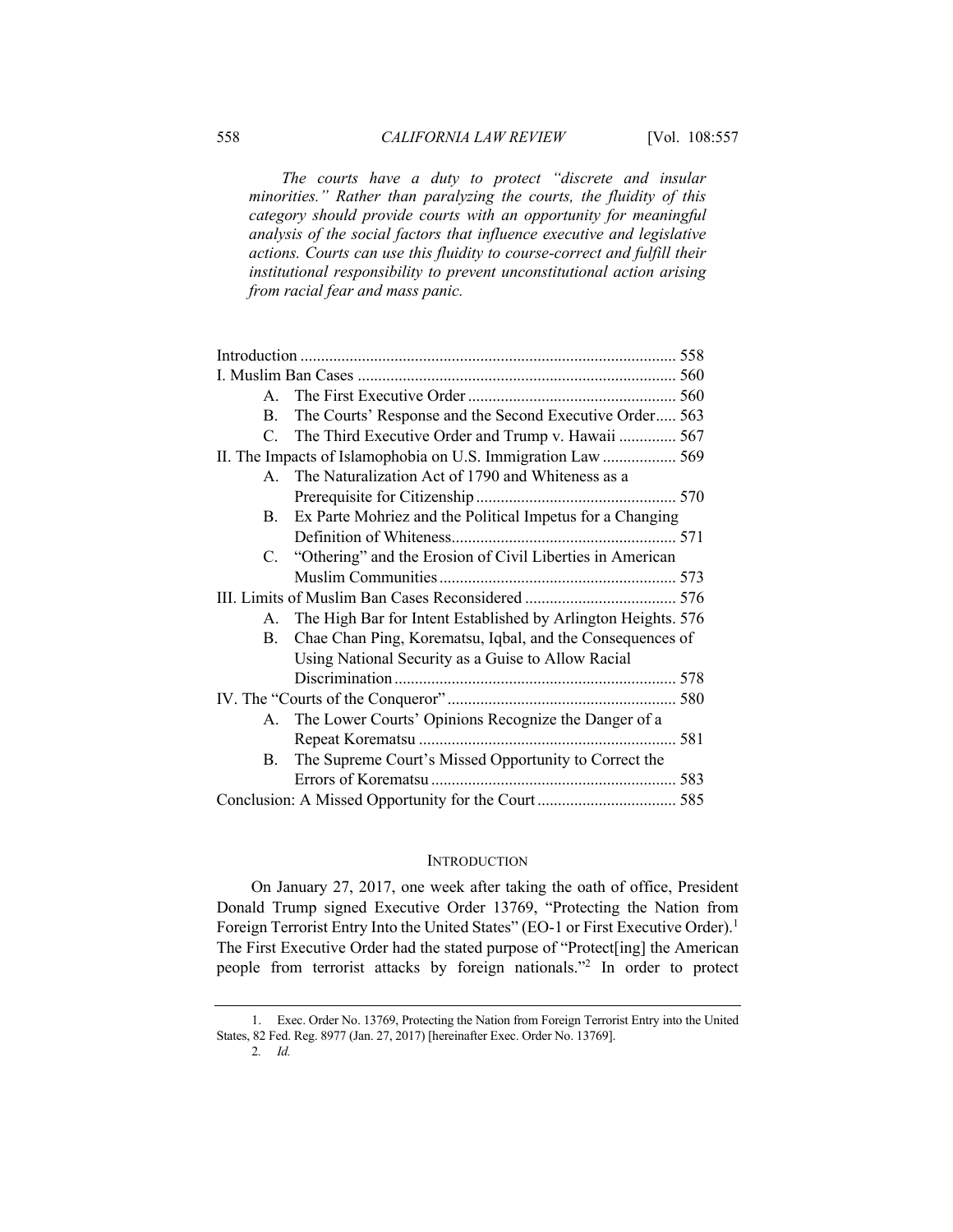Americans, the United States must ensure that it does not admit foreign nationals who "bear hostile attitudes" toward the nation and its Constitution, who would "place violent ideologies over American law," or who "engage in acts of bigotry or hatred," such as "'honor' killings."3 Just before signing EO-1, President Trump stated, "[T]his is the 'Protection of the Nation from Foreign Terrorist Entry Into the United States.' We all know what that means."4

Federal district courts in Washington, Maryland, and Hawai'i enjoined the implementation of this order and subsequent versions of the order that followed, finding them unlikely to withstand legal scrutiny. As explicit evidence that the bans were inspired by racial animus and thus invalid, the district courts pointed to the numerous anti-Muslim statements made by Trump and his associates when describing the inspiration behind the ban. Many Americans celebrated as the federal courts restrained the unlawfulness of the Trump administration. Indeed, there was much to celebrate. Those who felt that the new administration did not represent their values took to the streets and airports, decrying blatant Islamophobia and vocally committing to welcoming refugees and immigrants to the United States.

The district and circuit courts' refusal to sanction the Muslim Bans offered hope to those who recognized the bans as part of a legacy of racist and Islamophobic lawmaking, and suggested that the new administration could not expect to implement its policy objectives free from judicial scrutiny. By limiting the focus of the analysis to Trump's public statements, however, in which he declared outright that the purpose of the travel ban orders was in fact to exclude Muslims, the courts reveal significant blind spots in their reasoning. These blind spots are a result of a long legacy of racial animus underpinning legal decisionmaking in the United States.

When the Trump administration appealed the injunctions against the ban to the Supreme Court, a majority of the Justices largely ignored Trump's statements of intent altogether, instead extending overwhelming deference to the executive's unilateral determination that travelers from mostly Muslim-majority countries constituted a threat to national security. But looking behind the facial neutrality of the text of Trump's orders demands cognizance of the broader context in which they arose, in which racial bias and prejudice against Muslims has long been a feature of exclusionary legislation in the United States.

Trump's bans provided the courts with a chance to correct basic distortions in racial doctrine and immigration doctrine, the specters of which continue to haunt the justice system. The Muslim Bans also provided an opportunity for the court to mature in its institutional role by recognizing and repudiating past errors

<sup>3</sup>*. Id.* at 8977; *see also* Leti Volpp, *Protecting the Nation from 'Honor Killings': The Construction of a Problem*, 34 CONSTITUTIONAL COMMENTARY 133 (2019).

<sup>4.</sup> Matt Shuham, *Trump Signs Executive Order Laying Out 'Extreme Vetting*,*'* TALKING POINTS MEMO (Jan. 27, 2017), https://talkingpointsmemo.com/livewire/trump-signs-vetting-executiveorder [https://perma.cc/U2BS-S6ZC].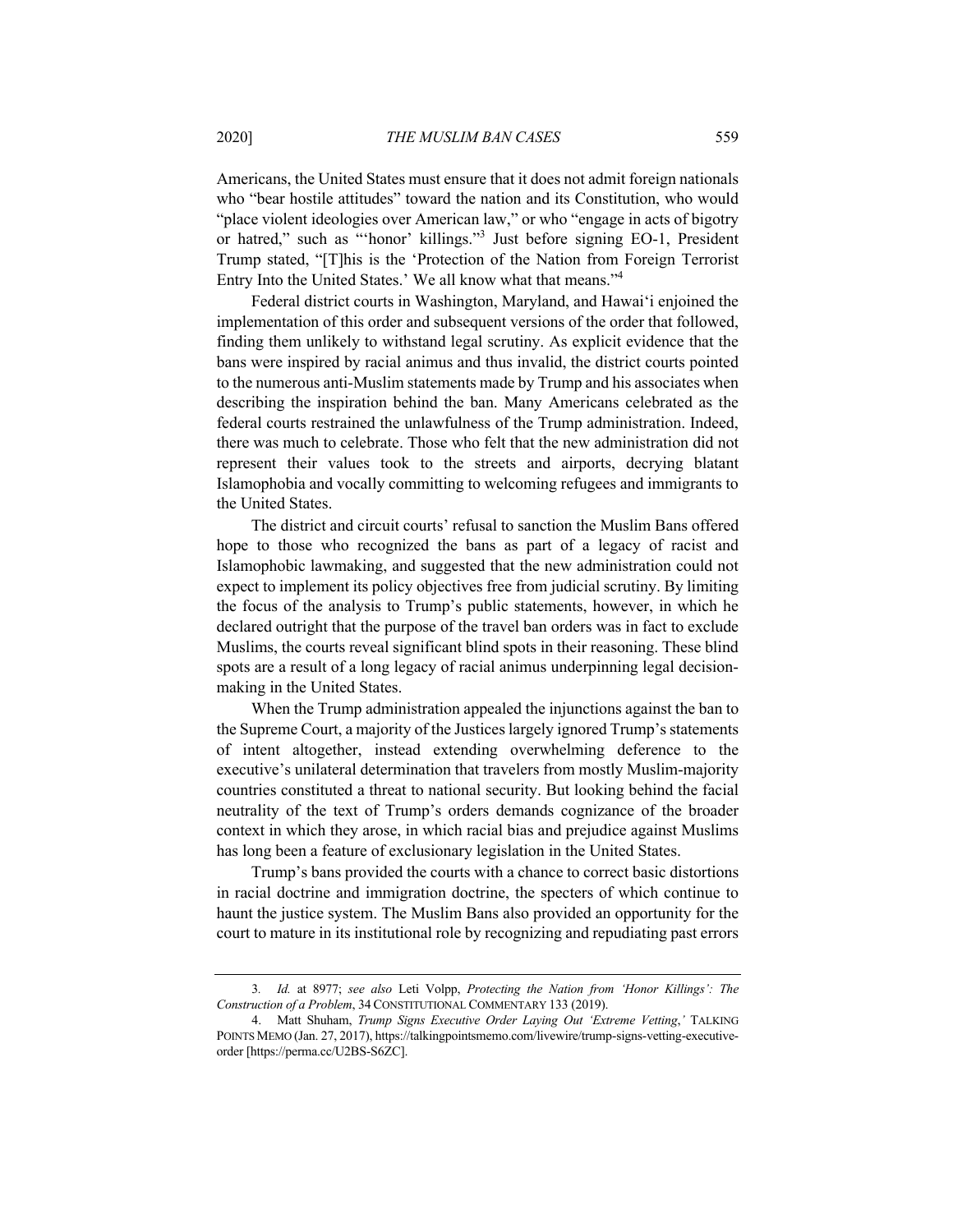and setting the terms for guarding against failures to protect minorities from discriminatory government action. Despite the counter-majoritarian role that the courts might hold, courts are ultimately constrained by majoritarian politics.<sup>5</sup> The Muslim Ban executive orders did not arise in a vacuum, and the judicial decision upholding them perpetuates the pattern of using national security as an excuse to discriminate against minorities. The nation has seen this before, in *Chae Chan Ping v. United States* and *Korematsu v. United States*. Unlike in those cases, however, the Muslim Bans were not enacted after a recent attack on American soil, providing the courts with a wider window of opportunity to excise the demons of racism from legal doctrine.

Part I will discuss Trump's Executive Orders banning the admission of travelers from Muslim-majority countries and the ways in which the lower courts adjudicating the cases defined the scope of their inquiry into discriminatory intent. This will include discussion of how the lower courts responded to the Government's invocation of national security as a justification for the deprivation of constitutional rights. Part II will examine the history of anti-Muslim hostility in the United States and the ways in which the Muslim Bans are part of a pattern of American Islamophobia. Part III will reconsider the Muslim Ban cases and examine their limitations with respect to intent doctrine and immigration doctrine in greater detail. Part IV will discuss the partial autonomy of the courts as counter-majoritarian institutions and their failure to guard racial minorities against majoritarian prejudice. Finally, the closing Part will develop an aspirational theory of the Court and argue that the courts should seize upon the present political moment to repudiate past failed doctrines and defend against current and future racism.

## I.

#### MUSLIM BAN CASES

#### *A. The First Executive Order*

The story of the Muslim Bans begins well before their implementation in 2017. On December 7, 2015, six months after obtaining the Republican nomination for president, then-candidate Donald Trump published a "statement on Preventing Muslim Immigration" on his campaign website, in which he proposed "a total and complete shutdown of Muslims entering the United States until our country's representatives can figure out what is going on."<sup>6</sup> In an

<sup>5</sup>*. See generally* JOHN HART ELY, DEMOCRACY AND DISTRUST: A THEORY OF JUDICIAL REVIEW (1980).

<sup>6.</sup> Trump's "Statement on Preventing Muslim Immigration" reads in full:

<sup>(</sup>New York, NY) December  $7<sup>th</sup>$ , 2015, -- Donald J. Trump is calling for a total and complete shutdown of Muslims entering the United States until our country's representatives can figure out what is going on. According to Pew Research, among others, there is great hatred towards Americans by large segments of the Muslim population. Most recently, a poll from the Center for Security Policy released data showing "25% of those polled agreed that violence against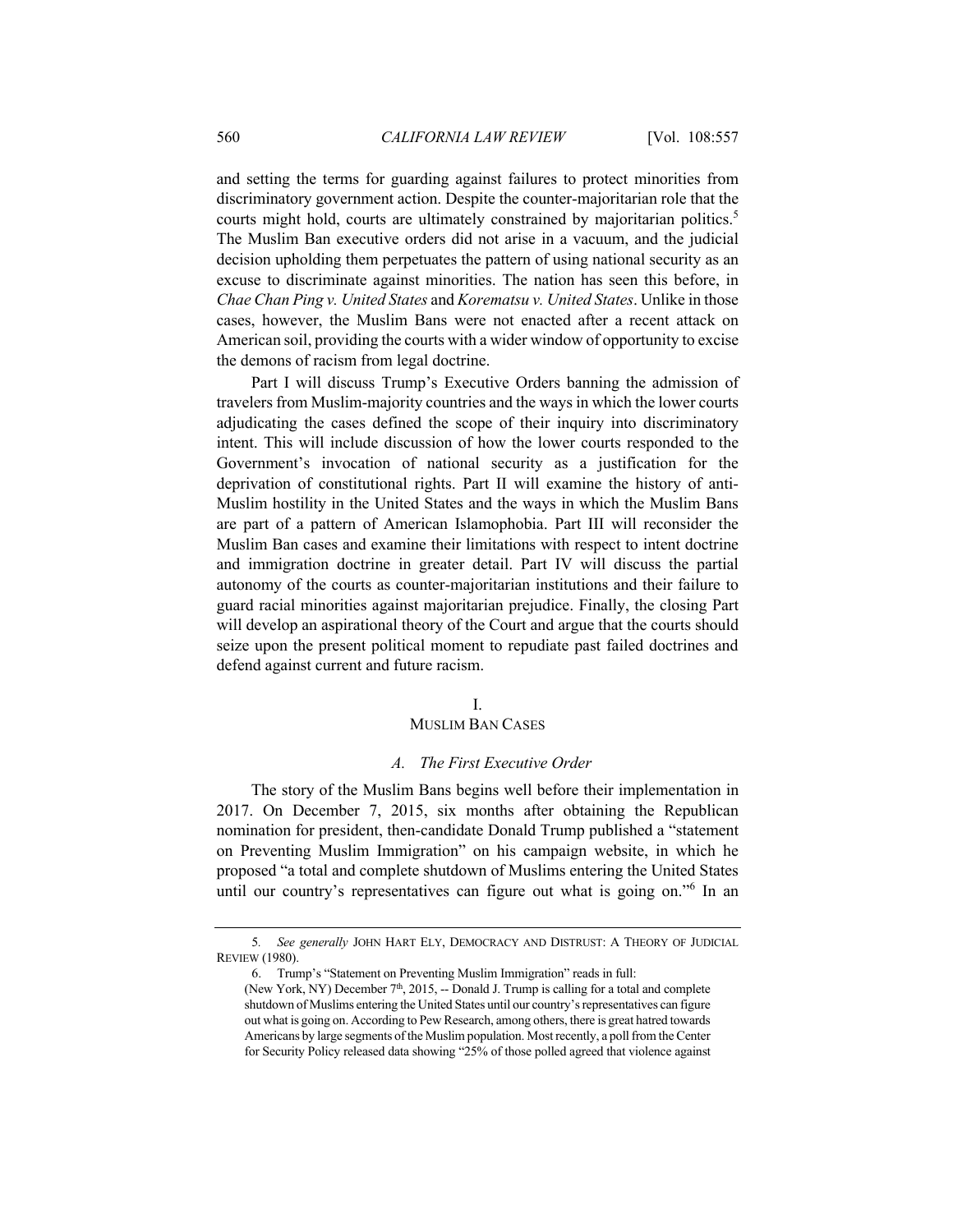interview with CNN in March 2016, Trump stated, "I think Islam hates us," and "[w]e can't allow people coming into this country who have this hatred."<sup>7</sup> Later that month, in an interview with Fox Business television, Trump reiterated his call for a ban on Muslim immigration writ large, stating, "we're having problems with the Muslims, and we're having problems with Muslims coming into the country."8

Amid a chorus of voices pointing out that a ban on Muslims likely violated the Constitution, Trump later attempted to re-characterize his ban as one on nationals from certain countries or territories. On July 17, 2016, Trump was asked about a tweet, "Calls to ban Muslims from entering the U.S. are offensive and unconstitutional."<sup>9</sup> Unmoved, Trump answered, "So you call it territories. OK? We're gonna do territories."10 He echoed this statement a week later in an interview with NBC's Meet the Press. When asked whether he had "pulled back" on his "Muslim Ban," Trump replied, "[w]e must immediately suspend immigration from any nation that has been compromised by terrorism until such

Christine Wang, *Trump Website Takes Down Muslim Ban Statement After Reporter Grills Spicer in Briefing*, CNBC (May 8, 2017), https://www.cnbc.com/2017/05/08/trump-website-takes-downmuslim-ban-statement-after-reporter-grills-spicer-in-briefing.html [https://perma.cc/A8SC-FPH7]. When an injunction was sought against the ban in the district court in Maryland, it noted that as of February 12, 2017, this statement remained on Trump's campaign website. The statement was subsequently removed shortly before the May 8, 2017, oral argument before the Fourth Circuit Court of Appeals. Fred Barbash, *Muslim Ban Language Suddenly Disappears from Trump Campaign Website after Spicer Questioned*, WASH. POST (May 9, 2017), https://www.washingtonpost.com/news/morningmix/wp/2017/05/09/trumps-preventing-muslim-immigration-vow-disappears-from-campaign-websiteafter-spicer-questioned [https://perma.cc/FCL4-DZPY].

7. Theodor Schleifer, *Donald Trump: 'I Think Islam Hates Us'*, CNN (Mar. 10, 2016), https://www.cnn.com/2016/03/09/politics/donald-trump-islam-hates-us/index.html [https://perma.cc/DL4U-KC3E].

8. Matthew Wisner, *Donald Trump Calls for End of Visa Waiver Program*, FOX BUS., (Mar. 22, 2016), https://www.foxbusiness.com/politics/donald-trump-calls-for-end-of-visa-waiver-program [https://perma.cc/QZL5-SWL3].

9. Ruth McCambridge, *Appeals Court Retains Injunction on Temporary Travel Ban—and You Should Read the Decision*, NONPROFIT Q. (May 26, 2017), https://nonprofitquarterly.org/appeals-courtretains-injunction-temporary-travel-ban-read-decision [https://perma.cc/PYT5-HQWG].

10. Lesley Stahl, *The Republican Ticket: Trump and Pence*, CBS NEWS (July 17, 2016), https://www.cbsnews.com/news/60-minutes-trump-pence-republican-ticket a[https://perma.cc/XCU2- D22H].

Americans here in the United States is justified as a part of the global jihad" and 51% of those polled, "agreed that Muslims in America should have the choice of being governed to Shariah." Shariah authorizes such atrocities as murder against non-believers who won't convert, beheadings and more unthinkable acts that pose great harm to Americans, especially women.

Mr. Trump stated, "Without looking at the various polling data, it is obvious to anybody the hatred is beyond comprehension. Where this hatred comes from and why we will have to determine. Until we are able to determine and understand this problem and the dangerous threat it poses, our country cannot be the victims of the horrendous attacks by people that believe only in Jihad and have no sense of reason or respect of human life. If I win the election for President, we are going to Make America Great Again. – *Donald J. Trump.*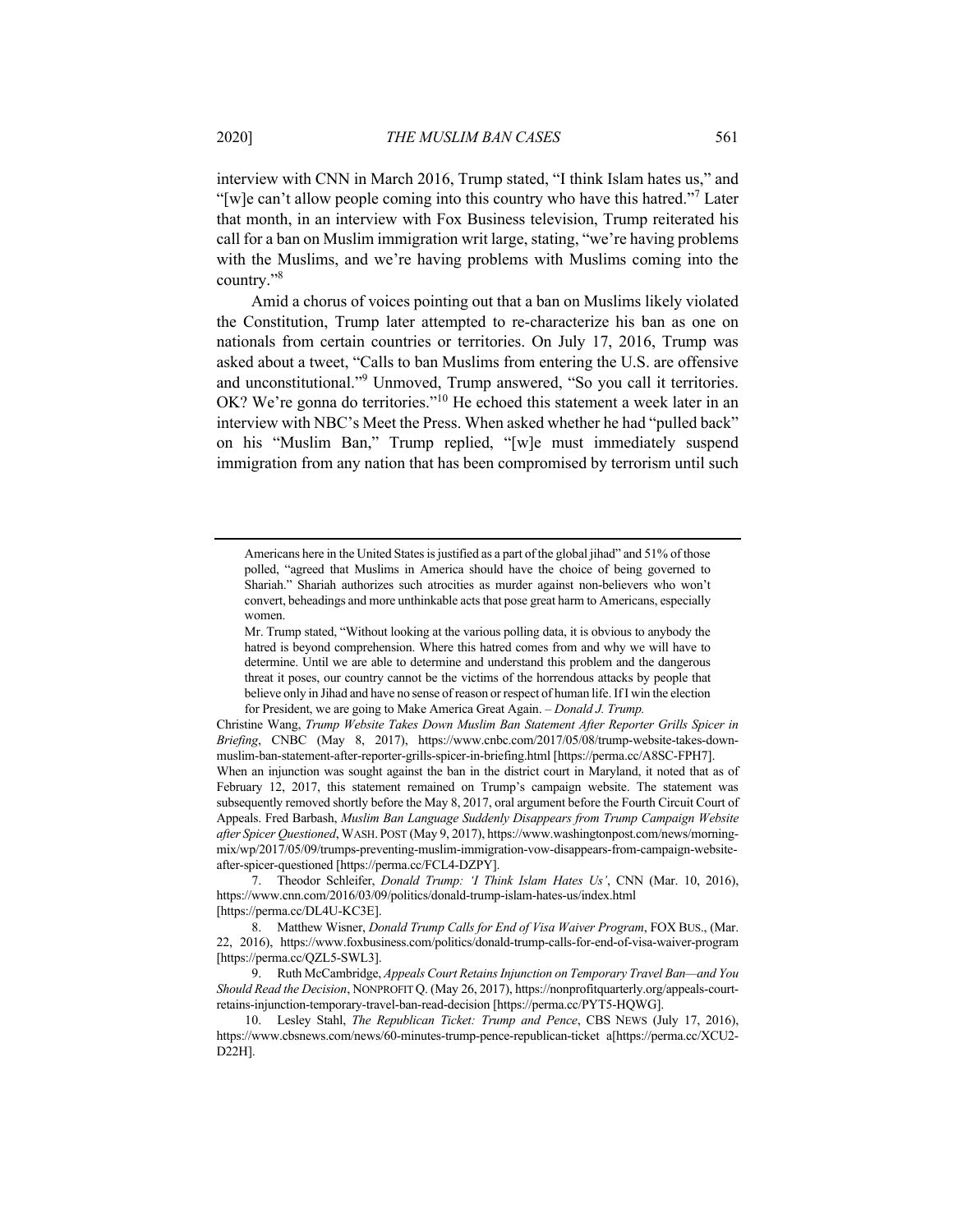time as proven vetting mechanisms have been put in place."<sup>11</sup> Adding that he considered the ban's reincarnation as an "expansion," Trump publicly acknowledged the religious targeting motivating the ban and explained his reason for reconstituting the language of the executive order: "People were so upset when I used the word Muslim. . . . And I'm okay with that, because I'm talking territory instead of Muslim."<sup>12</sup> Finally, Trump conceded that the U.S. Constitution provides for protection from religious discrimination, but noted he "view[s] it differently."<sup>13</sup>

Through the First Executive Order ("EO-1"), the President immediately suspended the immigrant and non-immigrant entry of foreign aliens from seven Muslim-majority countries for ninety days: Iraq, Iran, Libya, Somalia, Sudan, Syria, and Yemen.<sup>14</sup> EO-1 also placed several constraints on the admission of refugees into the country, reducing the number of refugees to be admitted in fiscal year 2017 from 110,000 to 50,000, barring indefinitely the admission of Syrian refugees and ordering the Secretary of State to suspend the United States Refugee Admissions Program (USRAP) for 120 days.<sup>15</sup> Notably, while imposing a ban on immigration from seven Muslim-majority countries, EO-1 simultaneously established preferential treatment for refugees from "minority religion[s]" in their country of origin.<sup>16</sup> Making no attempt to minimize the exclusionary significance of this legislation, Trump explained that the preferential treatment provision was indeed intended to prioritize Christians.<sup>17</sup>

The day after EO-1 was signed, former New York City Mayor and presidential advisor Rudolph Giuliani appeared on Fox News. When Giuliani was asked, "How did the President decide the seven countries?"<sup>18</sup> he answered candidly: "I'll tell you the whole history of it. So when [the President] first announced it, he said, 'Muslim Ban.' He called me up. He said, 'Put a

<sup>11</sup>*. Meet the Press*, NBC NEWS (July 24, 2016), https://www.nbcnews.com/meet-thepress/meet-press-july-24-2016-n615706 [https://perma.cc/FPY6-EP7L].

<sup>12</sup>*. Id.*

<sup>13</sup>*. Id.*

<sup>14.</sup> According to the Pew Research Center, Iraq's population is 99% Muslim, Iran's is 99.5%, Libya's is 96.6%, Sudan's is 90.7%, Somalia is 99.8%, Syria's is 92.8%, and Yemen's is 99.1%. *See* PEW RES. CTR., THE GLOBAL RELIGIOUS LANDSCAPE 45–50 (2012), https://assets.pewresearch.org/wp-content/uploads/sites/11/2014/01/global-religion-full.pdf [https://perma.cc/549P-QJLF].

<sup>15.</sup> Exec. Order No. 13769, 82 Fed. Reg. 8977, 8979, § 5(a)–(d) (Jan. 27, 2017); U.S. DEP'T OF STATE ET AL., PROPOSED REFUGEE ADMISSIONS FOR FISCAL YEAR 2017 (2016) https://2009- 2017.state.gov/j/prm/releases/docsforcongress/261956.htm [https://perma.cc/2LPT-UTYR].

<sup>16.</sup> Exec. Order No. 13769, 82 Fed. Reg. at 8979, § 5(b).

<sup>17</sup>*. President Trump Says Persecuted Christians Will Be Given Priority as Refugees*, CBN NEWS (Jan. 7, 2017), https://www.youtube.com/watch?v=yDQxTL0GNvg&feature=youtu.be&a= [https://perma.cc/5MV3-FFVY].

<sup>18.</sup> Amy B. Wang, *Trump Asked for a 'Muslim Ban,' Giuliani Says — and Ordered a Commission to do it 'Legally'*, WASH. POST (Jan. 29, 2017), https://www.washingtonpost.com/news/the-fix/wp/2017/01/29/trump-asked-for-a-muslim-bangiuliani-says-and-ordered-a-commission-to-do-it-legally [https://perma.cc/4WZ7-DAV7].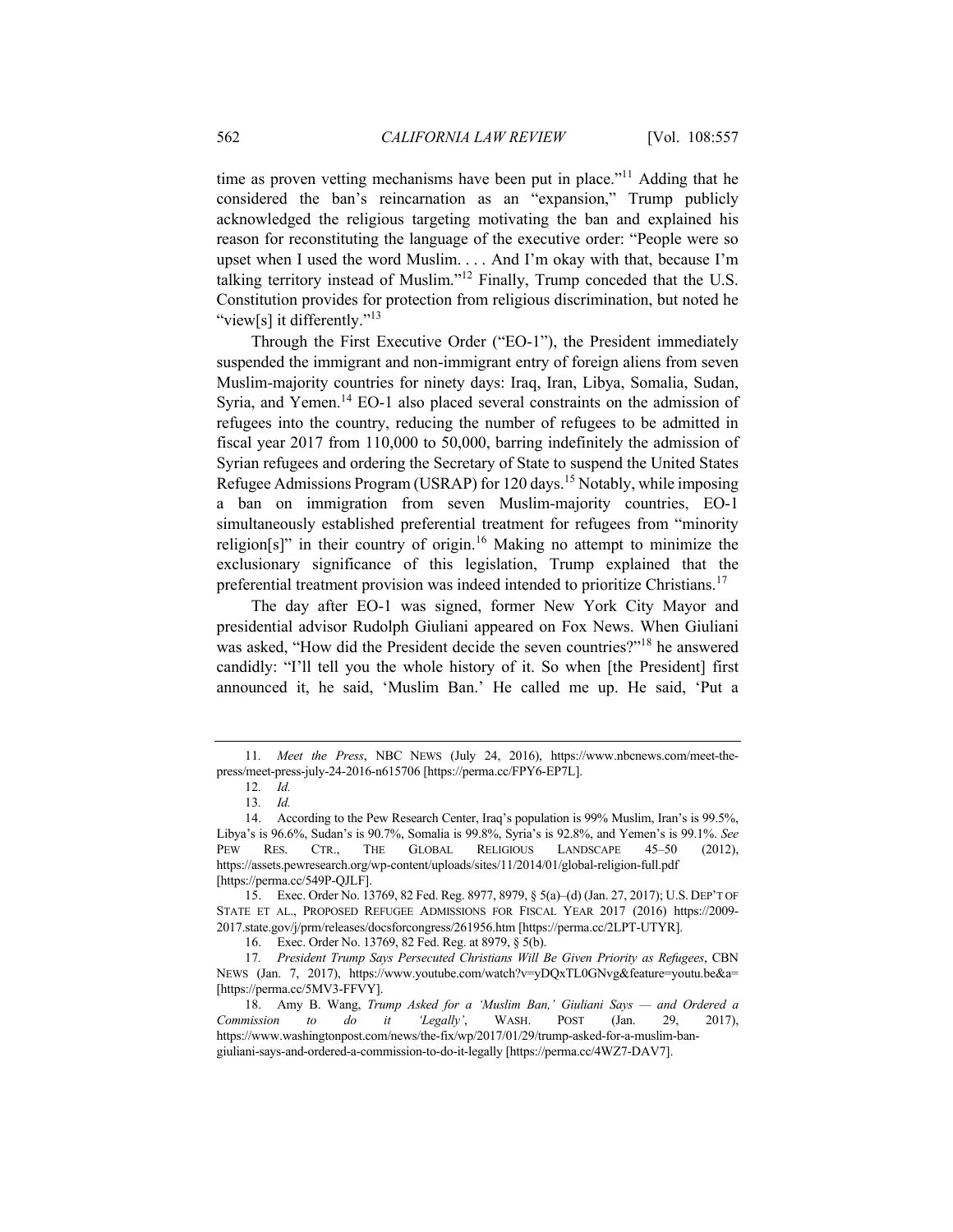commission together. Show me the right way to do it legally.'"19 Giuliani said he assembled a team of "expert lawyers" that "focused on, instead of religion, *danger* – the areas of the world that create danger for us . . . . It's based on places where there [is] substantial evidence that people are sending terrorists into our country."20

The administration's rhetoric made the true anti-Muslim motivations underlying the travel bans abundantly clear and many members of the public reacted with accordant outrage. People protested in the streets, condemning Islamophobia. Money poured into organizations like the American Civil Liberties Union, which quickly emerged as a leader in the legal fight against the bans.<sup>21</sup> When the courts enjoined substantial sections of the orders, anti-ban Americans celebrated the institution of the court on a scale rarely previously seen, casting the courts as the victor in a moral triumph against the xenophobic executive, and lauding its potential to protect what they understood to be American values, or at least to enjoin overt discrimination against Muslims for the sole reason of their religious identity.

## *B. The Courts' Response and the Second Executive Order*

On February 3, 2017, Judge James L. Robart in the Western District of Washington granted a Temporary Restraining Order (TRO) enjoining the enforcement of the main sections of EO-1 nationwide.<sup>22</sup> The Ninth Circuit subsequently denied the Government's request to stay the TRO pending appeal and declined to "rewrite" EO-1 by narrowing the TRO's scope, noting that this was a task better suited to the "political branches."<sup>23</sup> In an effort to avoid further litigation on EO-1, the President enacted a second order (EO-2 or Second Executive Order) on March 6, 2017.<sup>24</sup> The second order revoked and replaced the first.<sup>25</sup>

The Second Executive Order, "Temporary Suspension of Entry for Nationals of Countries of Particular Concern During Review Period," reinstated the ninety-day suspension of nationals from Iran, Libya, Somalia, Sudan, Syria, and Yemen, but eliminated Iraq from the list.<sup>26</sup> The President declared that the "unrestricted entry" of nationals from these countries was "detrimental to the interests of the United States."27 According to EO-2, "[s]ince 2001, hundreds of

<sup>19</sup>*. Id.*

<sup>20</sup>*. Id*.

<sup>21.</sup> Brian Stelter, *ACLU Racks up \$24.1 Million in Donations Over Weekend*, CNN (Jan. 30, 2017), https://money.cnn.com/2017/01/30/news/aclu-online-donations/index.html [https://perma.cc/4YAC-D33A].

<sup>22</sup>*. See* Washington v. Trump, No. C17-0141JLR, 2017 WL 462040, at \*2 (W.D. Wash. 2017). 23. Washington v. Trump, 847 F.3d 1151, 1167 (9th Cir. 2017).

<sup>24.</sup> Exec. Order No. 13780, Protecting the Nation from Foreign Terrorist Entry into the United States, 82 Fed. Reg. 13209 (Mar. 6, 2017) [hereinafter Exec. Order No. 13780].

<sup>25</sup>*. Id.* at 13212, § 1(i).

<sup>26</sup>*. Id.* at 13213, § 2(c).

<sup>27</sup>*. Id.*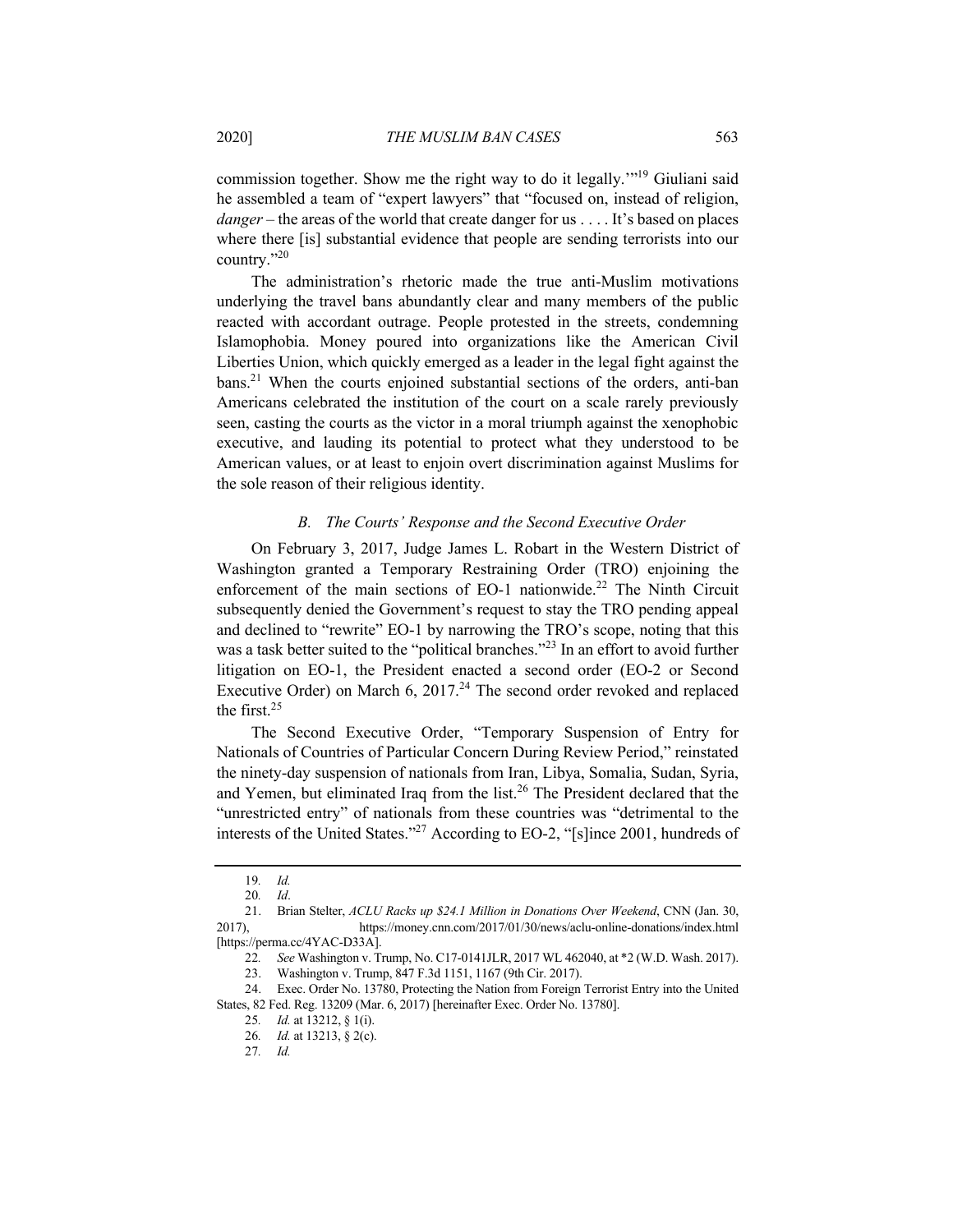persons born abroad have been convicted of terrorism-related crimes in the United States."<sup>28</sup> Two examples were offered: a pair of Iraqi refugees were convicted of terrorism-related offenses in January 2013, and a naturalized citizen who came to the United States as a child refugee from Somalia was sentenced for terrorism-related offenses in October 2014.<sup>29</sup> EO-2 contained no examples of individuals from Iran, Libya, Sudan, Syria, or Yemen committing terrorismrelated offenses in the United States.

With regards to its refugee provisions, EO-2 also suspended the United States Refugee Admissions Program (USRAP) for 120 days and decreased the number of admissions for 2017. The new version did not include the indefinite ban on Syrian refugees and notably eliminated the earlier provision that mandated preferential treatment of religious minorities seeking refugee status.<sup>30</sup> This lack of consideration for the religious background of refugees could be seen as a way for the Trump administration to avoid challenges under the Establishment Clause, which forbids governments from preferring one religion over another. While the court reserved consideration of the states' Establishment Clause claims, the original complaint had alleged the order was designed to "disfavor Islam and give preference to Christianity."<sup>31</sup>

After EO-2, states filed additional challenges against the ban. The courts responded again, with district court judges in Hawai'i and Maryland blocking parts of the travel ban after finding that the plaintiffs who brought suit were likely to succeed on their claims that the order exceeded the scope of the President's authority delegated by Congress, contravened the Immigration and Nationality Act (INA) prohibition on nationality-based discrimination, and violated the Establishment Clause by singling out members of a particular religion as the target of exclusion.<sup>32</sup> In May, the Fourth Circuit affirmed the Maryland court's decision in substantial part, upholding the issuance of a nationwide preliminary injunction against the Second Executive Order.<sup>33</sup> In parallel litigation, the Ninth Circuit also refused to reinstate the travel ban.<sup>34</sup>

31. Complaint 1 at 5, paras. 41–52, Washington v. Trump, 2017 WL 443297 (W.D. Wash. 2017) (No. 2:17-cv-00141-JLR).

32. Int'l Refugee Assistance Project v. Trump, 241 F. Supp. 3d 539 (D. Md. 2017); Hawai'i v. Trump, 245 F. Supp. 3d 1227 (D. Haw. 2017).

33. Int'l Refugee Assistance Project v. Trump, 857 F.3d 554 (4th Cir. 2017).

<sup>28</sup>*. Id.* at 13212, § 1(h).

<sup>29</sup>*. Id.*

<sup>30</sup>*. See also Trump's Executive Order: Who Does Travel Ban Affect?*, BBC NEWS (Feb. 10, 2017), https://www.bbc.com/news/world-us-canada-38781302 [https://perma.cc/G8MT-YBPQ] ("While announcing the plan, Mr. Trump cited the attacks of 11 September 2001. But none of the 19 hijackers who committed the attacks came from countries included in the suspension. They were from Saudi Arabia, the United Arab Emirates (UAE), Egypt and Lebanon. Some pointed out that the list did not include countries where President Trump had business interests – like Saudi Arabia – a suggestion dismissed by the president's chief of staff as not related.").

<sup>34.</sup> Hawaii v. Trump, 859 F.3d 741 (9th Cir. 2017).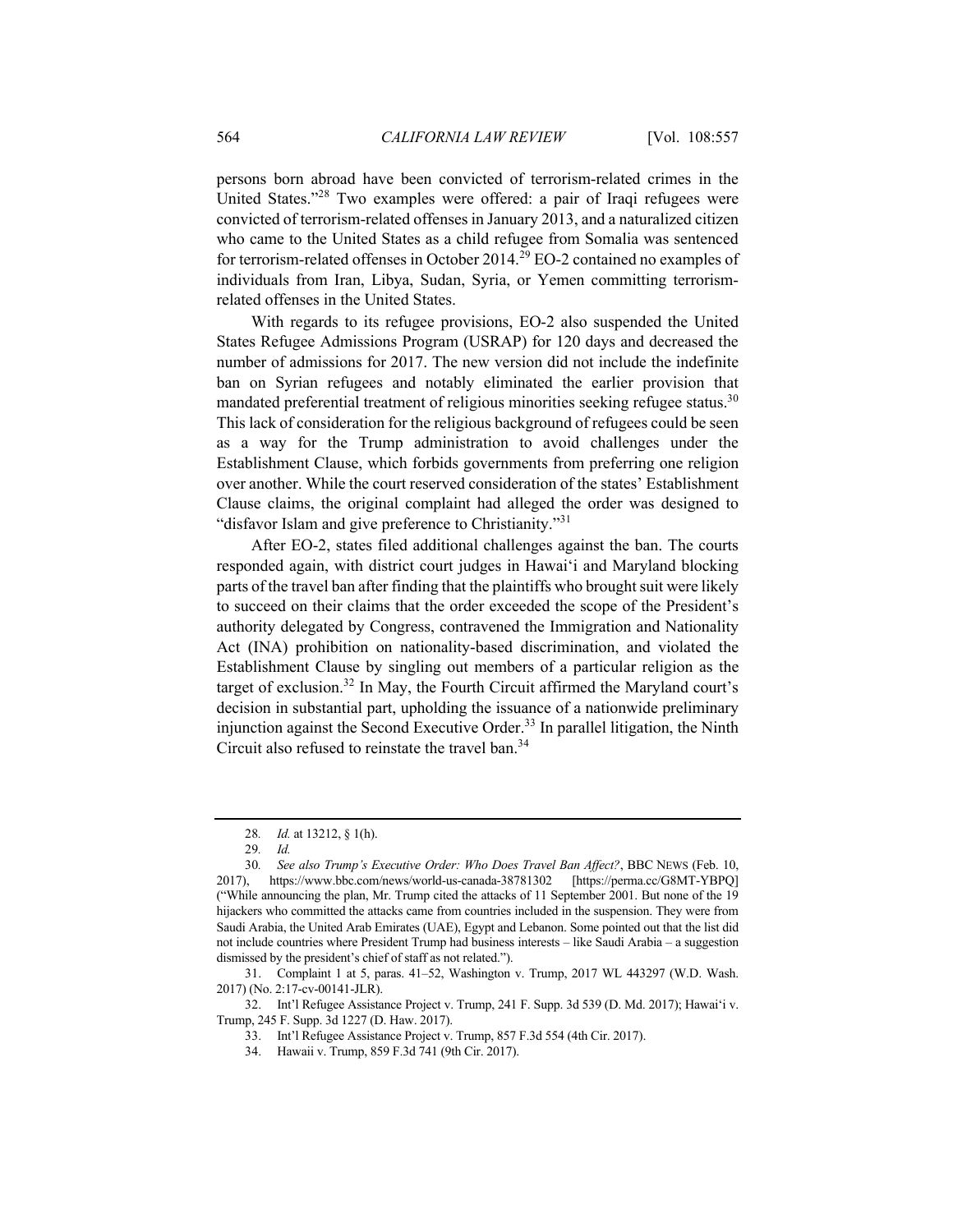There is no dearth of evidence demonstrating anti-Muslim animus as being the primary motivation of the promulgation of the Executive Orders. Lower courts focused on this animus as requiring an injunction on the bans' implementation. Each of the legal opinions mentioned the pre- and post-election statements made by Trump and members of his staff.<sup>35</sup> These statements demonstrated that the intent of the Executive Orders was to mark Muslims for exclusion, and that some effort was made to couch the Muslim Ban in more neutral, legally acceptable terms after the First Executive Order was struck down.

In addition to exceeding the President's scope of authority to make immigration decisions, the bans likely violated the Establishment Cause of the First Amendment by targeting members of a particular religion.<sup>36</sup> Based on the President's clearly articulated desire to exclude Muslims, the district and appellate courts determined that the primary purpose of the bans was religious discrimination.<sup>37</sup> The Government urged that the court evaluate the bans based solely on the four corners of its text, but the Fourth Circuit emphasized that EO-2 could not be read in isolation from the statements of planning and purpose that accompanied it.38 An analysis into discriminatory intent "does not end with the text of the statute."<sup>39</sup> The courts also found that the President's articulated national security motivations for the ban had been alleged in bad faith, again pointing to the plethora of anti-Muslim statements that belied a reasoned, evidenced-based inspiration behind the orders.<sup>40</sup>

The lower courts also identified harms that the first and second executive orders created. The district court in Washington found that the first Executive Order "adversely affects the States' residents in areas of employment, education, business, family relations, and freedom to travel."<sup>41</sup> The ban would harm "the operations and missions of [the states'] public universities and other institutions of higher learning," and create "injury to the States' operations, tax bases, and public funds."42 The court in Hawai'i similarly focused on harms that related to

<sup>35</sup>*. See, e.g.*, *Int'l Refugee Assistance Project*, 857 F.3d at 591–92 (finding that based on evidence of "Trump's numerous campaign statements expressing animus towards the Islamic faith; . . . his subsequent explanation that he would effectuate this ban by targeting "territories" instead of Muslims directly; . . . an advisor's statement that the President had asked him to find a way to ban Muslims in a legal way." Plaintiffs "more than plausibly alleged that EO-2's stated national security interest was provided in bad faith, as a pretext for its religious purpose.").

<sup>36</sup>*. See First Amendment and Religion*, U.S. COURTS, http://www.uscourts.gov/educationalresources/educational-activities/first-amendment-and-religion [https://perma.cc/LR5H-U55X].

<sup>37</sup>*. Int'l Refugee Assistance Project*, 857 F.3d at 572; *Int'l Refugee Assistance Project*, 241 F. Supp. 3d at 563.

<sup>38</sup>*. Int'l Refugee Assistance Project*, 857 F.3d at 597 (citing Church of the Lukumi Babalu Aye, Inc. v. City of Hialeah, 508 U.S. 520, 534 (1993)).

<sup>39</sup>*. Id.*

<sup>40</sup>*. Int'l Refugee Assistance Project*, 857 F.3d at 575–76; *Int'l Refugee Assistance Project*, 241 F. Supp. 3d at 547–48.

<sup>41.</sup> Washington v. Trump, No. C17-0141JLR, 2017 WL 462040, at \*2 (W.D. Wash. Feb. 3, 2017).

<sup>42</sup>*. Id.*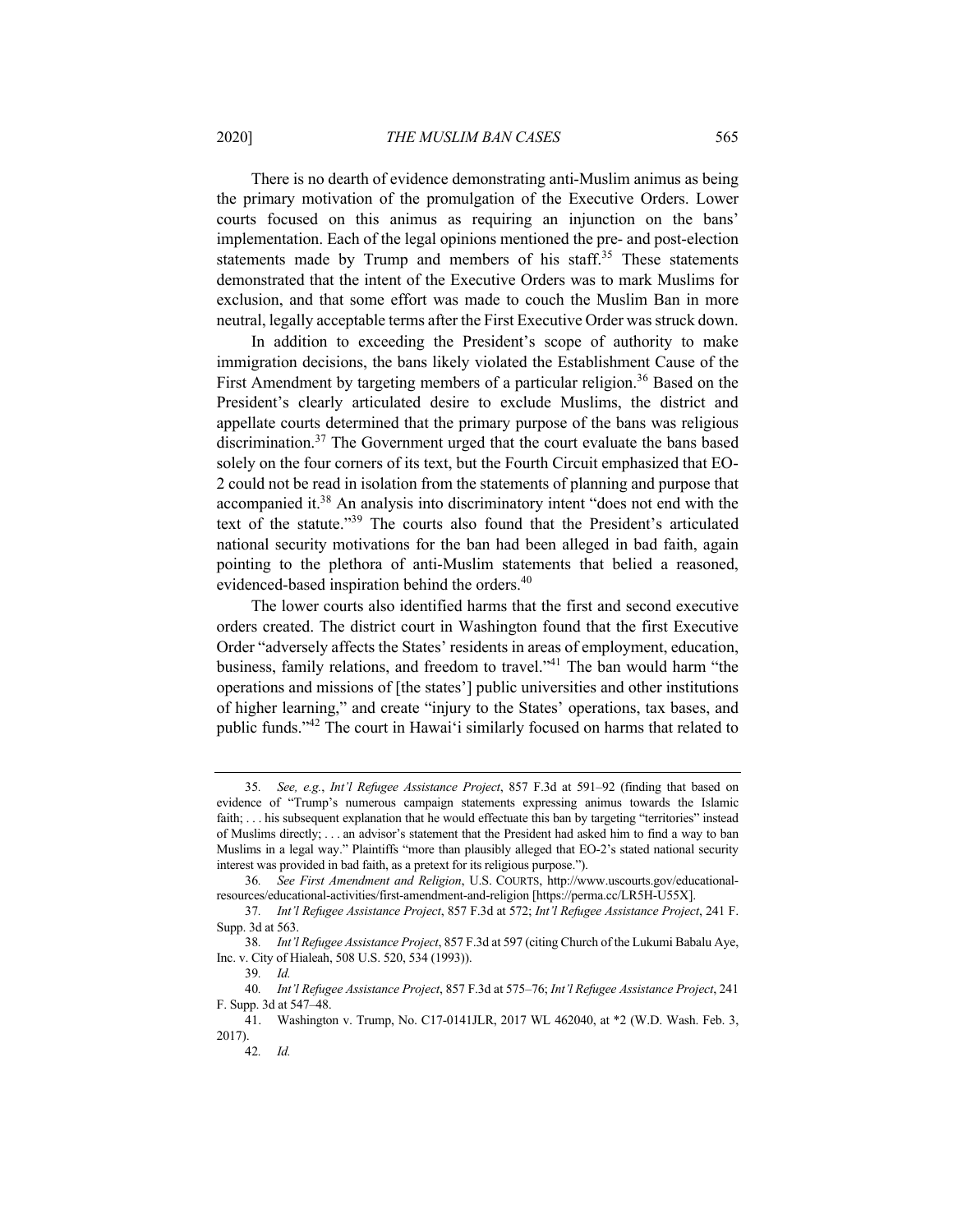the state's university employees and students, including a decrease in tuition revenue, and cited the public interest in uniting families and supporting humanitarian efforts in refugee resettlement.

The court in Maryland included "[f]eelings of marginalization and exclusion," as potential injuries resulting from the ban.<sup>43</sup> But the court also noted that the injury must be "a personal injury suffered" by the plaintiff.<sup>44</sup> The court did not question the Trump administration's implicit association of Muslims with terrorists, nor did they acknowledge the implicit suggestion that Muslims, writ large, are not to be trusted and present a danger to Americans and their values.

The individualized harms described in the lower court cases can be connected to wider feelings of marginalization and recent anti-Muslim hate incidents. While not the originator of an anti-Muslim political climate in the United States, Trump has capitalized on racial and religious fear-mongering and demagoguery to attract people to his presidential campaign and political platform, and with apparent great success.<sup>45</sup>

Trump's anti-Muslim rhetoric has legitimized overt anti-Muslim hostility and violence since he assumed the presidency. The plaintiffs in the Fourth Circuit case argued that the bans represented a state-sanctioned message that foreignborn Muslims are "outsiders, not fully members of the political community," and that there is injury to be derived from feelings of marginalization and exclusion.<sup>46</sup> One of the plaintiffs referred to "anti-Muslim views" promoted by the ban and cited fears about his safety in the United States.<sup>47</sup> Another described the "anti-Muslim sentiment" motivating EO-2 as leading him to feel "isolated and disparaged in [his] community.<sup>348</sup> He explained that when in public with his wife, who wears a headscarf, he "sense[s] a lot of hostility from people" and recounted that his nieces, who both also wear headscarves, "say that people make mean comments and stare at them for being Muslim."<sup>49</sup> A classmate pulled one of their scarves off in class.50

In response to the Government's argument that the circuit court's incorporation of Trump's campaign statements into their analysis would "inevitably 'chill political debate during campaigns,'" the Fourth Circuit responded "[t]o the extent that our review chills campaign promises to condemn

<sup>43</sup>*. Int'l Refugee Assistance Project*, 857 F.3d at 582 (citing Moss v. Spartanburg Cty. Sch. Dist. Seven, 683 F.3d 599, 607 (4th Cir. 2012)).

<sup>44</sup>*. Int'l Refugee Assistance Project*, 241 F. Supp. 3d at 552 (citing Valley Forge Christian Coll. v. Ams. United for Separation of Church & State, Inc., 454 U.S. 464, 485 (1982)).

<sup>45.</sup> See IAN HANEY LÓPEZ, DOG WHISTLE POLITICS: HOW CODED RACIAL APPEALS HAVE REINVENTED RACISM AND WRECKED THE MIDDLE CLASS ix (2013) ("'Dog whistle politics': coded racial appeals that carefully manipulate hostility toward nonwhites. Examples of dog whistling include repeated blasts about criminals and welfare cheats, illegal aliens, and sharia law in the heart-land.").

<sup>46</sup>*. Int'l Refugee Assistance Project*, 857 F.3d 554, 605 (4th Cir. 2017).

<sup>47</sup>*. Id.* at 578.

<sup>48</sup>*. Id.*

<sup>49</sup>*. Id.*

<sup>50</sup>*. Id.*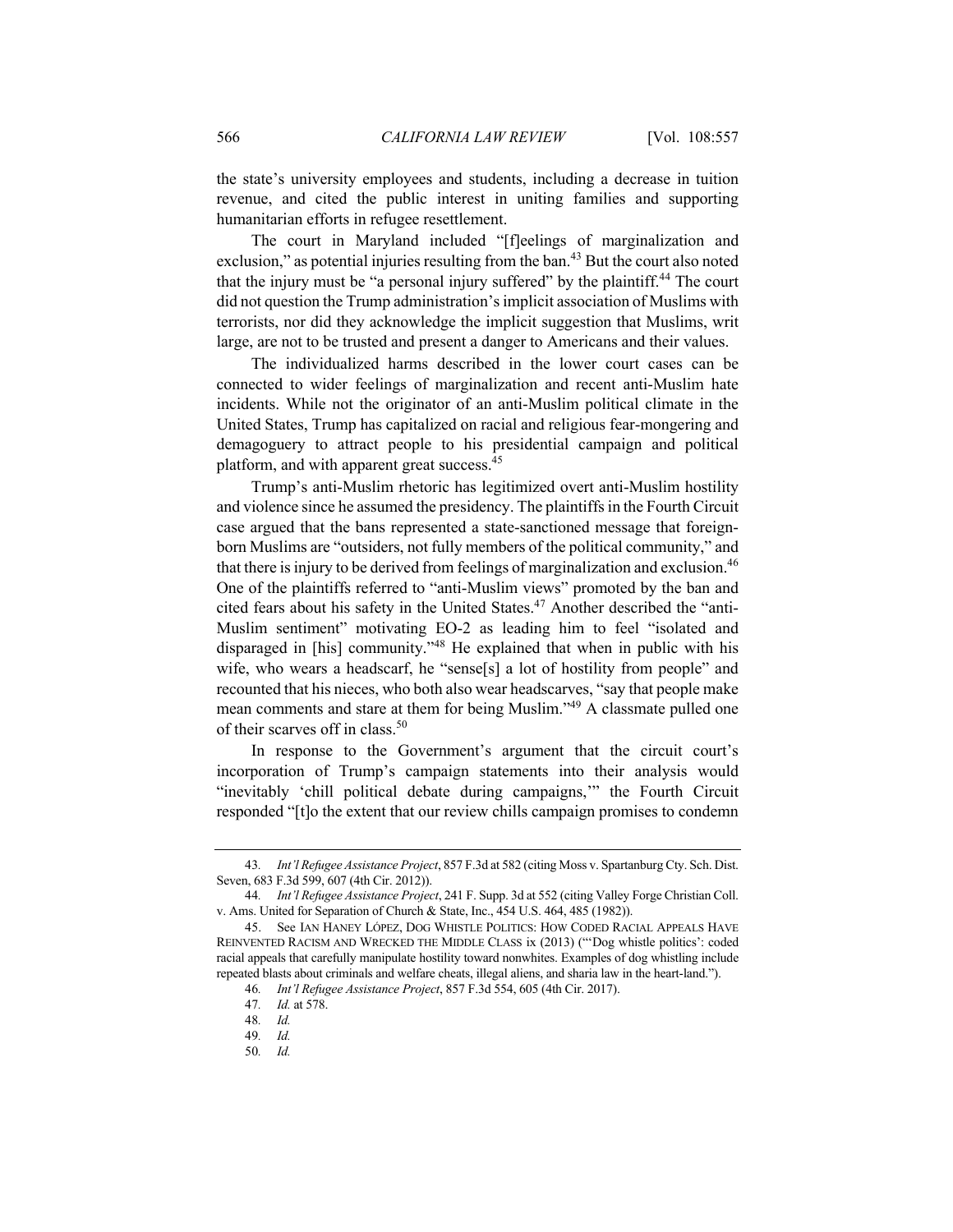and exclude entire religious groups, we think that a welcome restraint."51 This is the closest the courts came to acknowledging that the rhetoric of the Muslim Ban has pernicious effects beyond financial harm to organizational plaintiffs and individualized feelings of marginalization and exclusion. The discussion of broader harm is truncated there: there is no explanation of why campaign promises to condemn and exclude certain classes should be restrained, nothing offered to future litigants resisting these forms of exclusion and exposing them for what they really are, appeals to the preservation of white supremacy through the legitimization of anti-Muslim hatred and conduct.

### *C. The Third Executive Order and Trump v. Hawaii*

On September 24, 2017, Trump issued a final version of the Muslim Ban. Presidential Proclamation 9645, "Enhancing Vetting Capabilities and Processes for Detecting Attempted Entry Into the United States by Terrorists or Other Public-Safety Threats," (EO-3 or Third Executive Order) would indefinitely bar the entry into the United States of some or all nationals of Iran, Libya, Somalia, Syria, Yemen, Chad, North Korea, and Venezuela.<sup>52</sup> On October 3, Iranian Alliances Across Borders and six individual plaintiffs (later joined by others in an amended complaint) filed suit alleging that the Order violated the Immigration and Nationality Act (INA), the Free Speech Clause of the First Amendment and the equal protection and procedural due process components of the Fifth Amendment. Three days later, additional plaintiffs filed suit stating causes of action under the Establishment Clause, the INA, and the Administrative Procedure Act. The district court enjoined the Order and the Ninth Circuit upheld the injunction.

The Government appealed the injunctions and the Muslim Bans reached the Supreme Court. On June 26, 2017, the Supreme Court issued a *per curiam* opinion which granted the Government's applications to stay the injunctions against the ban, "to the extent the injunctions prevent enforcement of  $\S2(c)$  with respect to foreign nationals who lack any bona fide relationship with a person or entity in the United States."<sup>53</sup> To support its decision, the Court wrote that "[t]he interest in preserving national security is 'an urgent objective of the highest order.' To prevent the Government from pursuing that objective by enforcing § 2(c) against foreign nationals unconnected to the United States would appreciably injure its interests."54 In taking no cognizance of the racial dimensions of perceived threats to national security, the Court accepted the suggestion that people from the six identified Muslim-majority countries,

<sup>51</sup>*. Id.* at 600.

<sup>52.</sup> Proclamation No. 9645, Enhancing Vetting Capabilities and Processes for Detecting Attempted Entry into the United States by Terrorists or Other Public-Safety Threats, 82 Fed. Reg. 45161 (Sept. 24, 2017).

<sup>53.</sup> Trump v. Int'l Refugee Assistance Project, 137 S. Ct. 2080, 2087 (2017).

<sup>54</sup>*. Id.* at 2088 (citing Holder v. Humanitarian Law Project, 561 U.S. 1, 28 (2010)).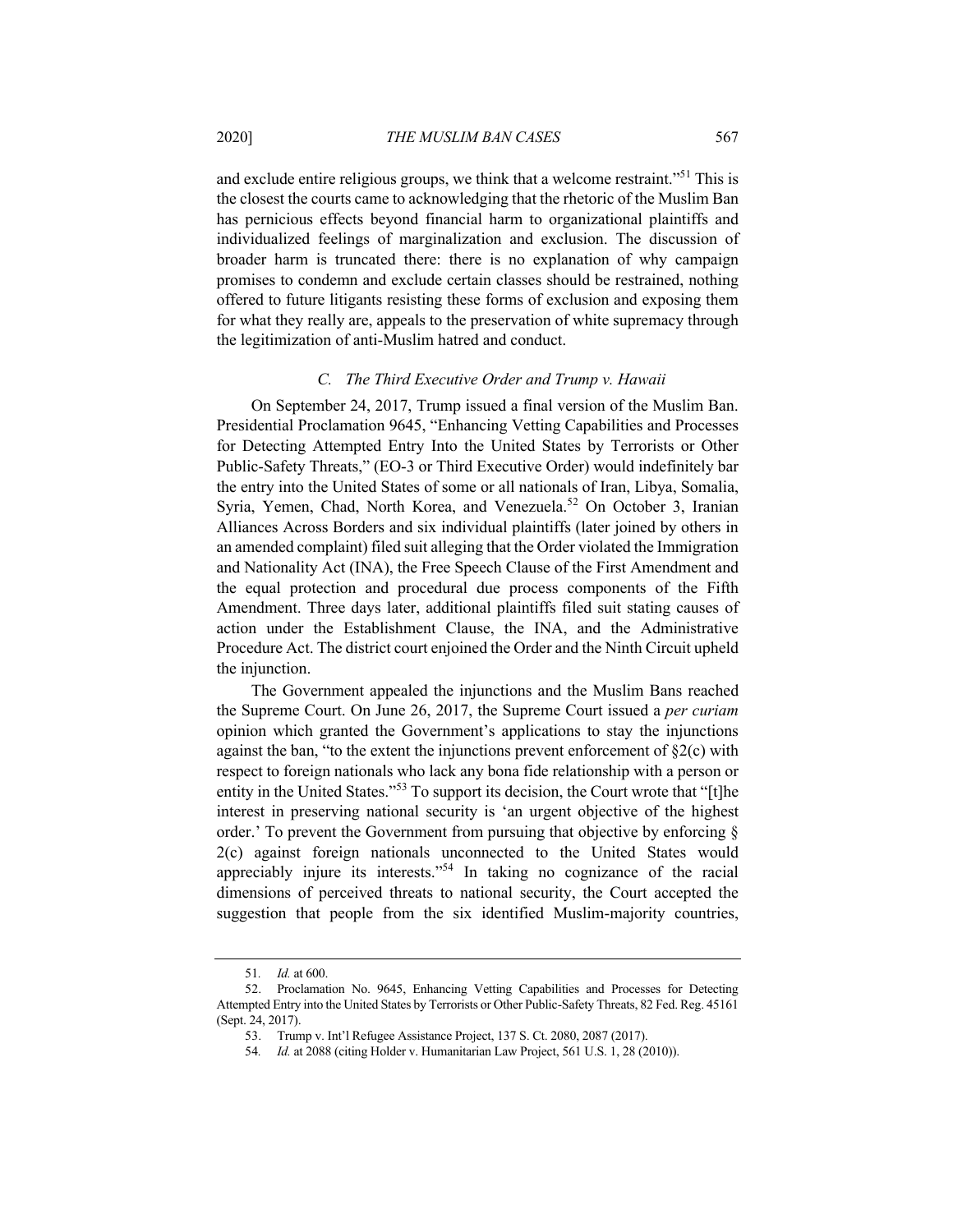including refugees, inherently pose a threat to national security and should therefore be prohibited from reaching the United States.

The Supreme Court ignored both the applicable history and the President's own statements on the ban when it reversed the Ninth Circuit in its 5-4 decision written by Chief Justice Roberts. The Court concluded that the language of the INA provision in question, which prohibited nationality-based discrimination, "exude[d] deference" to the President, and was clear in giving the President "broad discretion" to suspend the entry of non-citizens into the United States "'[w]henever [he] finds that the entry' of aliens 'would be detrimental' to the national interest."<sup>55</sup> It held that a "worldwide, multi-agency review" concluded that entry restrictions were necessary because foreign nationals could potentially enter the United States even when United States immigration officials lacked the information to vet them properly.<sup>56</sup>

The Court found that the order was related to a legitimate purpose, namely national security.<sup>57</sup> The fact that five of the seven named countries in the updated executive order had Muslim-majority populations was held not to "support an inference of religious hostility."<sup>58</sup> The Court reached this conclusion despite a dearth of evidence supporting that inference. An amicus brief of former nationalsecurity officials emphasized that there was not a single sworn declaration from an executive official willing to testify that there was "persuasive evidence that the entry suspension has a legitimate grounding in national security concerns."59 In the Court's opinion, Roberts weakly warned, however, that the courts should not substitute their own judgment for that of the executive branch on national security matters, which he characterized as "delicate," "complex," and involving "large elements of prophecy."<sup>60</sup>

The Supreme Court dispensed with an analysis of Trump's anti-Muslim statements altogether, instead offering overwhelming deference to the executive's unfounded assertion of a national security basis for excluding Muslims from entry into the United States. The Court failed to seize the critical opportunity it had before it instead conferred further legitimacy on the normalization of racial fear, othering, and exclusion. The Court should embrace its institutional responsibility to act to prevent unconstitutional action arising from racial fear and mass panic, and in *Trump v. Hawaii* it utterly failed to do so.

<sup>55.</sup> Trump v. Hawaii, 138 S. Ct. 2392, 2408 (2018).

<sup>56</sup>*. Id.*

<sup>57</sup>*. Id.* at 2420–21.

<sup>58</sup>*. Id.* at 2421.

<sup>59</sup>*. Id.*; Brief of Amici Curiae Former National Security Officials Supporting Respondents at 3,

*Trump*, 138 S. Ct. 2392 (2018) (No. 17-965).

<sup>60</sup>*. Trump*, 138 S. Ct. at 2421.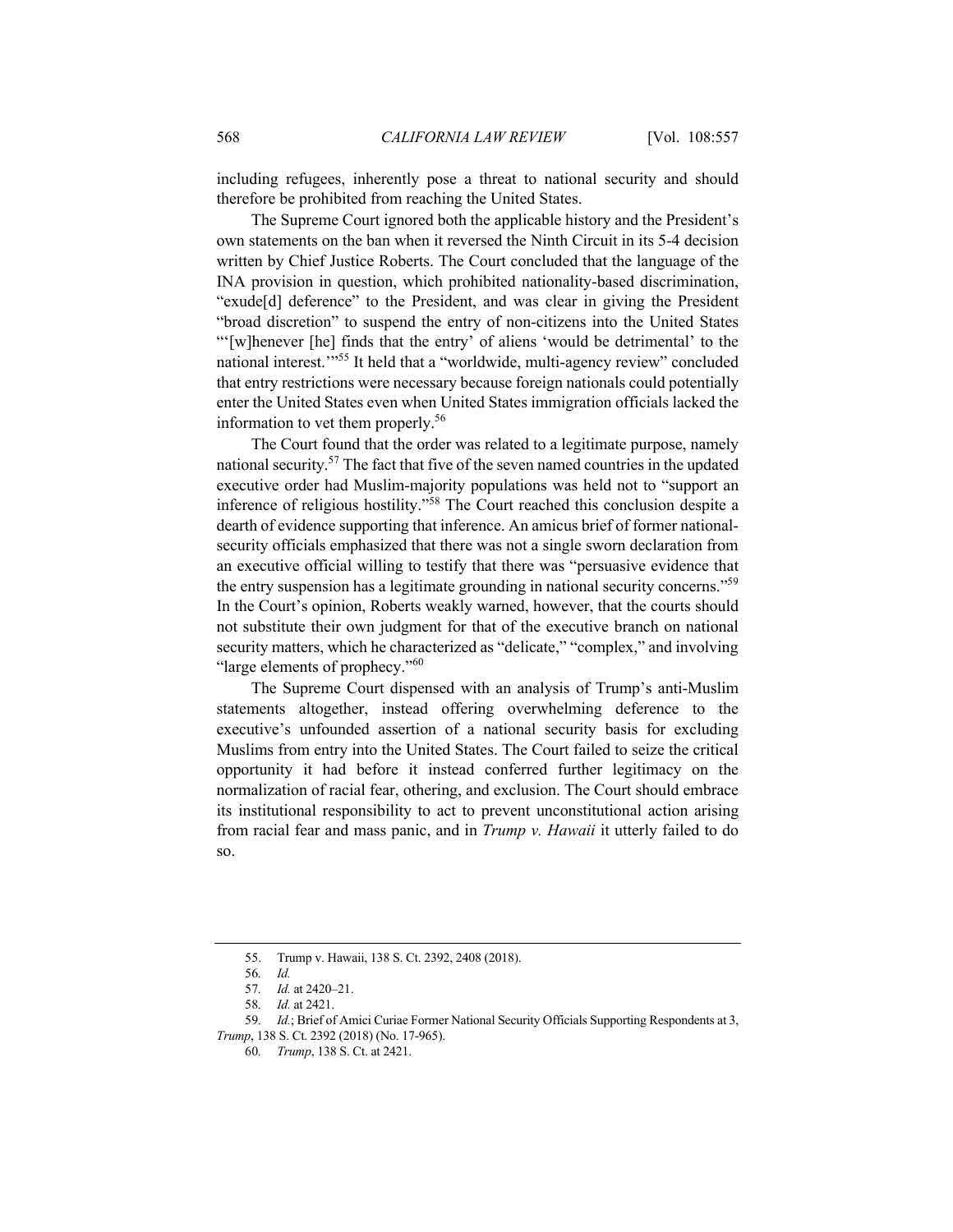#### II.

#### THE IMPACTS OF ISLAMOPHOBIA ON U.S. IMMIGRATION LAW

The Muslim Bans arise in the context of American Islamophobia and racial exclusion more generally and contribute to the legitimization of exclusion based on Muslim identity. In order better to understand the flaws in *Trump v. Hawaii,*  it is necessary to look more broadly at the history of racial discrimination in immigration law in the United States. This Part will proceed by examining social attitudes toward Muslims, and legal exclusion of Muslims from nominal and substantive citizenship as an effort to preserve the rights and privileges that national membership accords to those considered to be white.

Racial animus against Muslims did not begin with President Trump's Muslims bans.<sup>61</sup> Since September 11, there has been a well-documented increase in harassment and hate crimes against Muslims and those perceived to be Muslim.<sup>62</sup> For example, the FBI reported a 1,600 percent increase in incidents of anti-Muslim hate crime in 2001.<sup>63</sup> A poll conducted by the University of Maryland in 2011 revealed that 61 percent of Americans had a negative view of Islam.64 Well over a decade after the attacks, anti-Muslim violence has resurged: according to the Pew Research Center, the number of assaults against Muslims in the United States in 2016 surpassed the previous peak reached in 2001.<sup>65</sup>

An examination of legal history reveals that the current hostile climate for Muslims in the United States is part of a much larger story about establishing whiteness as a prerequisite to substantive citizenship and the conflation of Arab and Muslim identity in the law.<sup>66</sup> Anti-Muslim incidents dramatically increased in the wake of the September 11 attacks but American Islamophobia is not a

<sup>61.</sup> Jennifer Williams, *A Brief History of Islam in America*, VOX (Jan. 29, 2017), https://www.vox.com/2015/12/22/10645956/islam-in-america [https://perma.cc/ZQ3X-XBJX].

<sup>62</sup>*. Post 9-11 Backlash*, SOUTH ASIAN AMS. LEADING TOGETHER, http://saalt.org/policychange/post-9-11-backlash [https://perma.cc/C9EL-PKA7].

<sup>63.</sup> DEP'T OF JUSTICE, CIVIL RIGHTS DIV., CONFRONTING DISCRIMINATION IN THE POST-9/11 ERA: CHALLENGES AND OPPORTUNITIES TEN YEARS LATER (Oct. 19, 2011), https://www.justice.gov/sites/default/files/crt/legacy/2012/04/16/post911summit\_report\_2012-04.pdf [https://perma.cc/8CWM-8U8Z].

<sup>64.</sup> Shibley Telhami, *What Americans Really Think About Muslims and Islam*, BROOKINGS (Dec. 9, 2015), https://www.brookings.edu/blog/markaz/2015/12/09/what-americans-really-thinkabout-muslims-and-islam [https://perma.cc/5WKX-XCSQ].

<sup>65.</sup> Katayoun Kishi, *Assaults Against Muslims in U.S. Surpass 2001 Level*, PEW RES. CTR. (Nov. 15, 2017), http://www.pewresearch.org/fact-tank/2017/11/15/assaults-against-muslims-in-u-ssurpass-2001-level [https://perma.cc/L974-FF93].

<sup>66.</sup> See Caroline R. Nagel & Lynn A. Staeheli, C*itizenship, Identity, and Transnational Migration: Arab Immigrants to the United States*, 8 SPACE & POLITY 3, 5 (2004) ("It therefore becomes necessary to distinguish between formal citizenship and substantive citizenship—that is, between one's legal status and one's ability to realise the rights and privileges of societal membership."); *see also*  Khaled A. Beydoun, *''Muslim Bans'' and the (Re)Making of Political Islamophobia*, 2017 U. ILL. L. REV. 1733, 1741 (2017).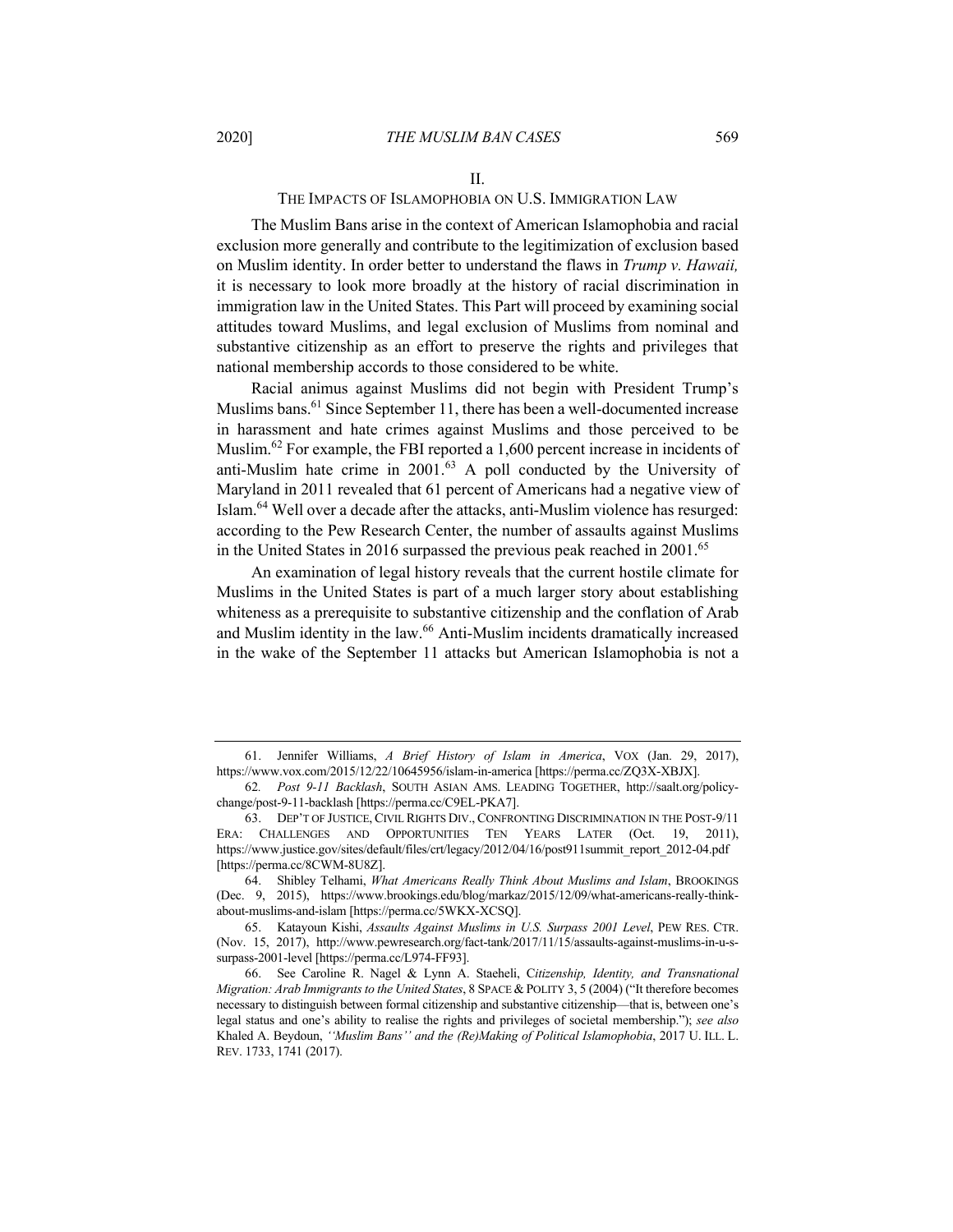post-September 11 phenomenon.<sup>67</sup> In fact, until 1944, those who were perceived to be Muslim offered American courts a reason to deny citizenship based on their identity alone.<sup>68</sup>

Equal treatment before the court requires that all persons be afforded the same constitutional protections regardless of race, religion, caste, or status. The ongoing, deeply-rooted hostility towards Muslims in the United States suggests that courts should pay particular attention when justifications are proffered for differential treatment of Muslims and adjudication of their rights.

# *A. The Naturalization Act of 1790 and Whiteness as a Prerequisite for Citizenship*

The Naturalization Act of 1790 made whiteness a prerequisite for American citizenship and remained on the books until the mid-twentieth century.<sup>69</sup> Judges actively participated in the evolving construction of white identity, initially conflating Arab and Muslim identity. Courts held that, in part due to the "intense hostility of the people of Moslem [*sic*] faith [toward Christian civilization]," Arabs/Muslims were categorically excluded from the statutory definition of whiteness that was a prerequisite for citizenship.<sup>70</sup> Judges issued rulings based upon the idea that Muslims and Islam posed "an inherent menace and threat to American life.<sup>"71</sup> Instead of recognizing Islam as a multi-ethnic and multi-racial religion, the courts "mutated it into a political ideology, and most saliently, a homogenous race."72

<sup>67</sup>*. Islamophobia: Understanding Anti-Muslim Sentiment in the West*, GALLUP, http://news.gallup.com/poll/157082/islamophobia-understanding-anti-muslim-sentiment-west.aspx [https://perma.cc/DR57-YMQB].

<sup>68.</sup> Khaled A. Beydoun, *Viewpoint: Islamophobia has a Long History in the US*, BBC (Sept. 29, 2015), http://www.bbc.com/news/magazine-34385051 [https://perma.cc/37QB-SNBX] [hereinafter Beydoun, *Long History*].

<sup>69.</sup> Naturalization Act of 1790, Ch. 3, 1 Stat. 103, 103, *repealed by* Immigration and Nationality Act of 1952, Pub. L. No. 82-414, 66. Stat. 163 (1952) ("[A]ny alien, being a free white person, who shall have resided within the limits and under the jurisdiction of the United States for the term of two years, may be admitted to become a citizen thereof, on application to any common law court of record, in any one of the states wherein he shall have resided for the term of one year at least . . . .").

<sup>70.</sup> Ross v. McIntyre, 140 U.S. 453, 463 (1891); Khaled Beydoun, *Between Muslim and White: the Legal Construction of Arab American Identity*, 69 N.Y.U. ANN. SURV. AM. L. 29, 33 (2013) [hereinafter Beydoun, *Between Muslim and White*].

<sup>71.</sup> Beydoun, *Long History*, *supra* note 68 (discussing *Ex Parte* Mohreiz, 54 F. Supp. 941 (D. Mass. 1944) and noting that "the court denied a Lebanese Christian immigrant citizenship because they associated his 'dark walnut skin' with 'Mohammedanism.' And in 1942, A Muslim immigrant from Yemen was denied citizenship because, writing about 'Arabs' the court noted, 'it cannot be expected that as a class they would readily intermarry with our population and be assimilated into our civilization.' In that case, the court conflated 'Arab' with 'Muslim' identity. The courts too believed that such an identity was "inconsistent with the Constitution", and said so in public rulings."); *see also Mohreiz*, 54 F. Supp. 941.

<sup>72.</sup> Beydoun, *Long History*, *supra* note 68.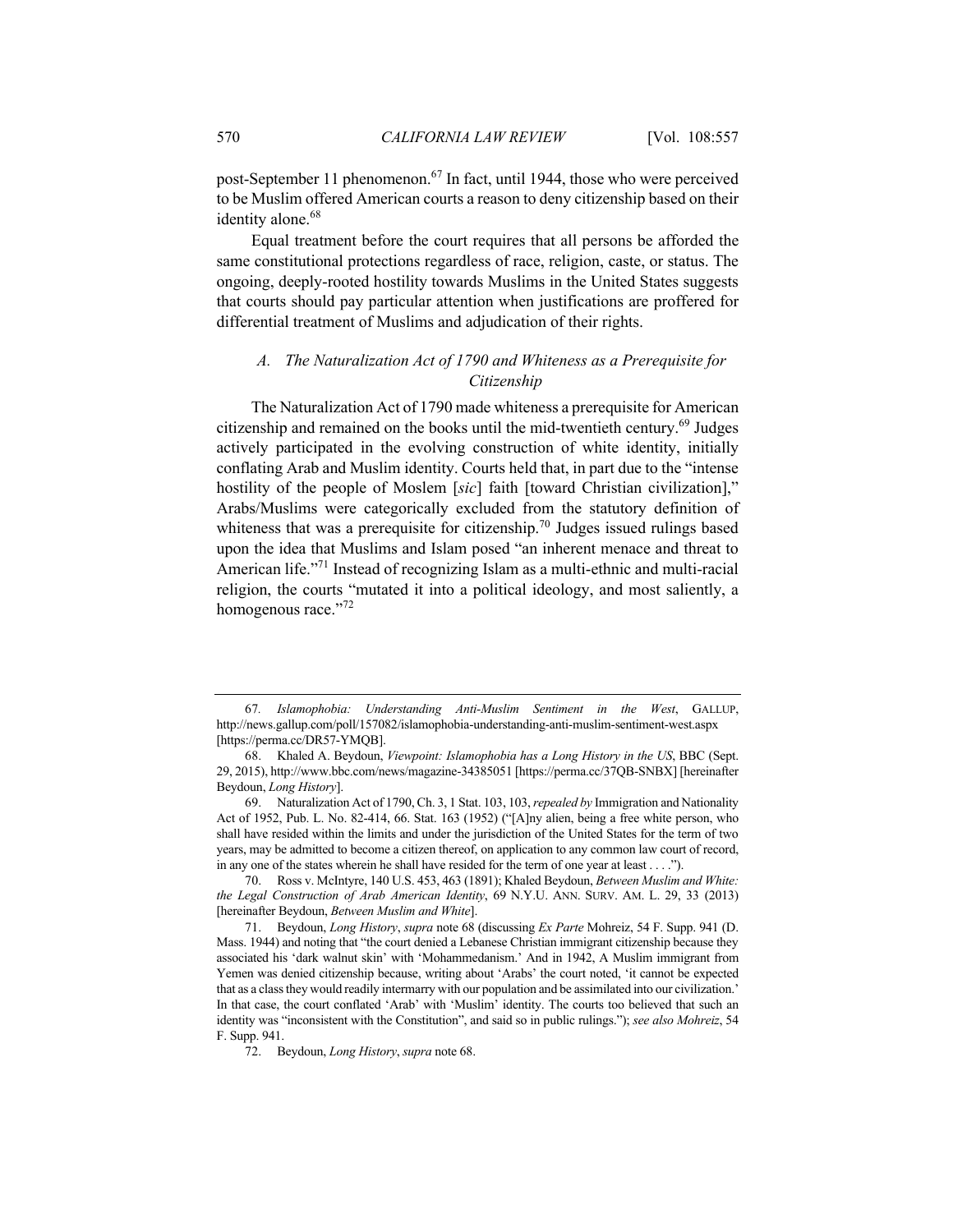During this Naturalization Era, "Muslim petitioners were categorically ineligible for citizenship."73 Christianity, by contrast, functioned as a "hallmark of whiteness" and "a prospective gateway toward citizenship" for immigrants from the Middle East.<sup>74</sup> Emphasizing the religious contours of eligibility determinations, as opposed to exclusion grounded ultimately in racial or ethnic prejudice, Arab Christian petitioners who succeeded in convincing judges of the authenticity of their Christian identity could sometimes also create enough distance between themselves and Muslim immigrants to succeed in their claims of entitlement to citizenship.<sup>75</sup>

## *B. Ex Parte Mohriez and the Political Impetus for a Changing Definition of Whiteness*

The absolute bar on access to citizenship for Muslims was lifted in 1944 with *Ex parte Mohriez* when, for the first time, a judge held that Arab Muslims fit within the statutory definition of whiteness.<sup>76</sup> As the first case in which white identity was extended to an Arab Muslim, *Mohriez* is a decision best understood when viewed in its wider geopolitical context.<sup>77</sup> As Khaled Beydoun notes, "geopolitical factors as well as industrialization set a new template for engaging the Arab World in a manner that eroded the notion of Arabs as threats to American interests."<sup>78</sup> The discovery of oil in Saudi Arabia was perhaps foremost among these factors.79 "Assessed more broadly, the ruling in Mohriez might be seen as a judicial declaration formulated with the primary aim of advancing U.S. interests in Saudi Arabia and the Arab World at large."<sup>80</sup>

Without the development of American economic and political interests in Saudi Arabia, spurred by discovery of and increased demand for oil, the judge in *Mohriez* may have not extended the construction of white identity to Arab immigrants.<sup>81</sup> Until *Mohriez*, "U.S. courts not only institutionalized an image and understanding of Islam as an irreducibly foreign and inassimilable religion, but also as one that was bent on threatening the Christian character of the United

<sup>73.</sup> Beydoun, *Between Muslim and White*, *supra* note 70, at 34.

<sup>74</sup>*. Id.* at 33.

<sup>75</sup>*. Id.* at 33, 52. These early rulings that Christian Arabs were "white by law" were driven by eugenic science.

<sup>76</sup>*. Mohriez*, 54 F. Supp. 941. The First Executive Order's exemption for religious minorities (*i.e.* Christians) heralds back to this history.

<sup>77.</sup> Beydoun, *Between Muslim and White*, *supra* note 70, at 67.

<sup>78</sup>*. Id.* at 67–68.

<sup>79</sup>*. See generally* DAVID HOLDEN & RICHARD JOHNS, THE HOUSE OF SAUD: THE RISE AND RULE OF THE MOST POWERFUL DYNASTY IN THE ARAB WORLD (1981).

<sup>80.</sup> Beydoun, *Between Muslim and White*, *supra* note 70, at 67–68; *see also* DAVID JACOBSON, PLACE AND BELONGING IN AMERICA 179 (2002) ("In so far as the Nationality Act of 1940 is still open to interpretation, it is highly desirable that it should be interpreted so as to promote friendlier relations between the United States and other nations and so as to fulfill the promise that we shall treat all men as created equal.").

<sup>81.</sup> Beydoun, *Between Muslim and White*, *supra* note 70, at 68.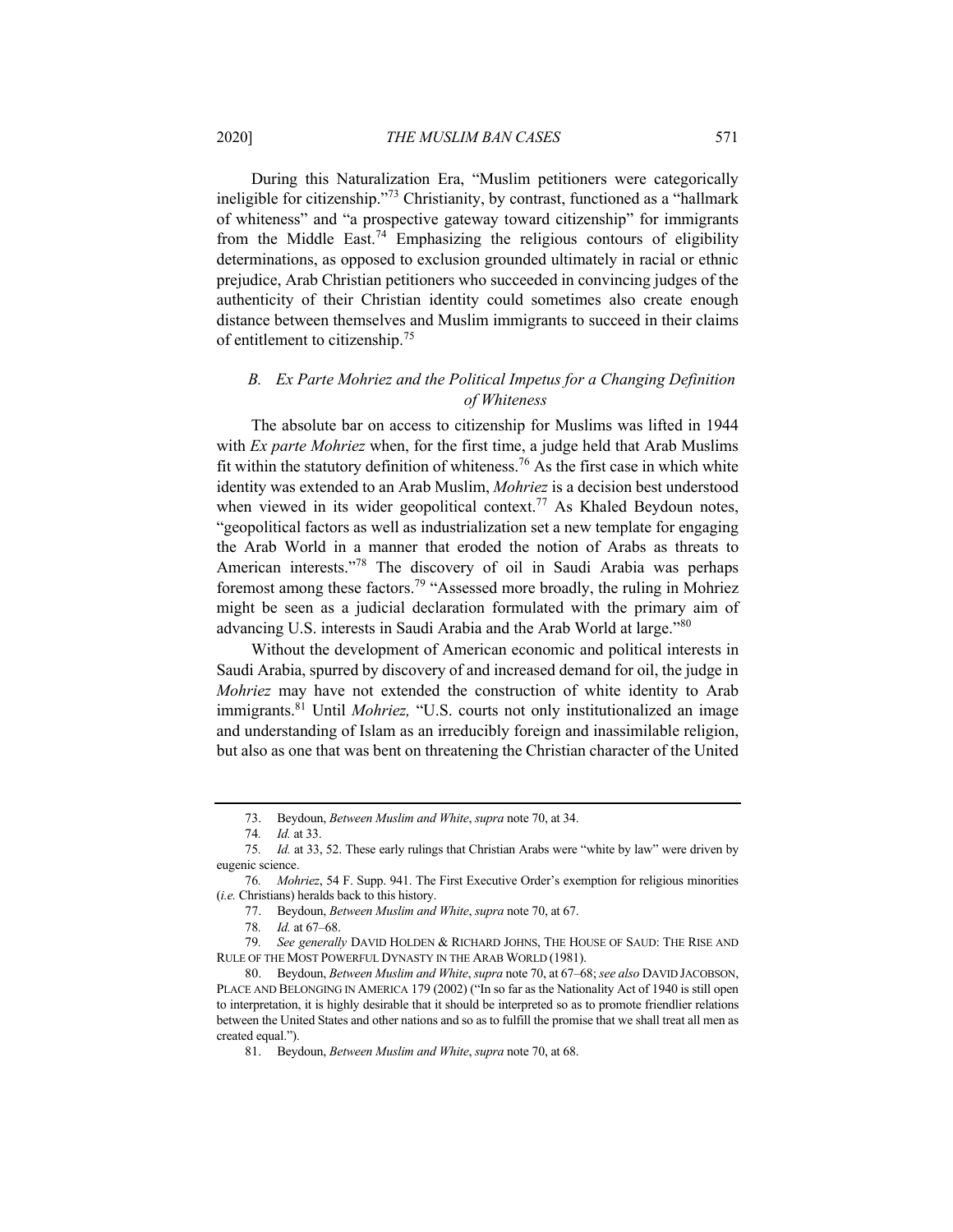States."<sup>82</sup> The unprecedented expansion of the availability of citizenship to include Muslims from Arab countries signaled to their governments, particularly emerging, resource-rich countries like Saudi Arabia, that the United States was an attractive superpower with whom they could align during the Cold War.<sup>83</sup> In suggesting that the *Mohriez* decision is best understood in light of its value to whites, Beydoun echoes Derrick A. Bell, Jr.'s observations that policy shifts benefitting non-whites "cannot be understood without some consideration of the decision's . . . value to whites in policymaking positions able to see the economic and political advances at home and abroad that would follow abandonment of segregation."<sup>84</sup>

There are similar political factors functioning today, and the selection of the particular countries covered in the Muslim Bans reflects those geopolitical calculations. Writing for the Court, Chief Justice John Roberts in *Trump v. Hawaii* ignored the political context which resulted in targeting certain Muslimmajority countries, but not others. In arriving at the conclusion that the ban was not based in anti-Muslim animus, Roberts pointed to the fact that only eight percent of the world's Muslims lived in the banned countries, and that not all Muslim-majority countries were banned. Not only does this shortcut in reasoning reach a result in the case that is wholly divorced from its facts and the political realities that surround it, much has been written about why a country like Saudi Arabia, a self-declared Islamic theocracy and close ally of the Trump administration, could not feasibly have been included on the list of banned countries.85

The Arab naturalization cases that preceded *Mohriez* drew upon decades of exclusionary legal history and the legitimization of racial fear and othering to subordinate classes of people and carve out exceptions to constitutional protection.86 Thus, despite the formal domestic impact of the ruling in *Mohriez*, which established that both Christian and Muslim immigrants met the statutory definition of whiteness and could therefore be naturalized as American citizens, the conflation of Arab and Muslim identity and the assumption that these

<sup>82</sup>*. Id.* at 47.

<sup>83</sup>*. Id.* at 69–70; *see* Derrick A. Bell, Jr., *Comment, Brown v. Board of Education and the Interest-Convergence Dilemma*, 93 HARV. L. REV. 518, 524 (1980) (citing Derrick A. Bell, Jr., *Racial Remediation: An Historical Perspective on Current Conditions*, 52 NOTRE DAME L. REV. 5, 12 n. 31 (1976)) ("In many countries, where U.S. prestige and leadership have been damaged by the fact of U.S. segregation, it will come as a timely reassertion of the basic American principle that 'all men are created equal.'"); Mary L. Dudziak, *Desegregation as a Cold War Imperative*, 41 STAN. L REV. 61, 62–63 (1988) ("U.S. government officials realized that their ability to sell democracy in the Third World was seriously hampered by continuing racial injustice at home.").

<sup>84.</sup> Beydoun, *Between Muslim and White*, *supra* note 70, at 70; *see* Bell, *supra* note 83.

<sup>85.</sup> The history of US-Saudi relations might be said to have been established in the early twentieth century at the urging of oil companies which actively lobbied for closer ties with the House of Saud. Ties were strengthened during the Cold War and a perpetual fear that anti-colonial uprisings and socialist or pan-Arab politics might threaten US interests in oil-rich regions in the Middle East. *See* HOLDEN & JOHNS,*supra* note 79.

<sup>86</sup>*. See* Beydoun, *Between Muslim and White*, *supra* note 70, at 36.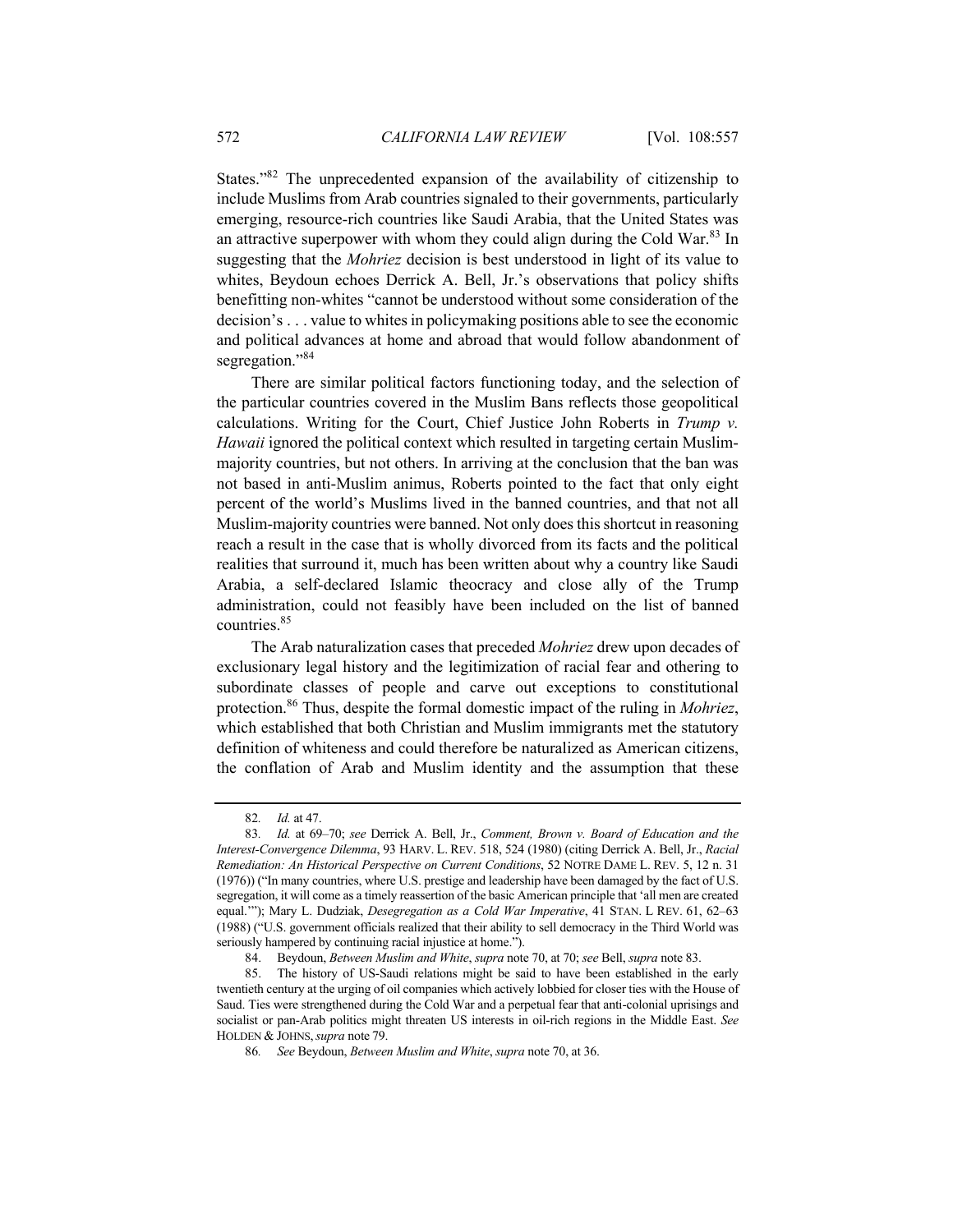identities stood at fundamental odds to American identity continues to limit the substantive citizenship of both Arab Americans and Muslim Americans today.<sup>87</sup> This troubled story of white supremacy and the pursuit of substantive citizenship is how we arrive at *Trump v. Hawaii*, where a majority of the Justices on the nation's highest court accepted the idea that Muslims, as a group, pose a national

# *C. "Othering" and the Erosion of Civil Liberties in American Muslim Communities*

Many decades after *Mohriez* established that U.S. citizenship could be open to immigrants from Middle Eastern nations*,* Arab Americans and Muslims continue to be "'raced' as 'terrorists': foreign, disloyal, and imminently threatening."88 This has led to attacks on and the erosion of civil liberties for Arab and Muslim communities in the United States. In 1979 during the Iranian Revolution and the U.S. hostage crisis, constant media coverage "brought the plight of the hostages and the revolutionary religious fervor of their Muslim captors into the homes of millions of Americans."<sup>89</sup> Subsequently, hate crimes against Muslims, Arabs, Iranians, and South Asians increased dramatically.<sup>90</sup> Over fifteen years later, when the Federal Building was bombed in Oklahoma City in 1995, media reports speculated that "Islamic extremists" or "Arab radicals" were the culprits,  $91$  even though the culprit, Timothy McVeigh, was Christian and white.<sup>92</sup> Muslim communities are disproportionately targeted for surveillance, even though it is well-documented that people with similar identities as McVeigh, and white supremacist ideologies more generally, have been and continue to be responsible for the majority of domestic terror. <sup>93</sup> Rather than addressing the apparent source of violent ideologies and American terrorist activity, the legislation that followed the Oklahoma City bombing focused on heightened policing of Muslim communities, scrutiny and surveillance of their legitimate and lawful political and social activities, and even the deportation of Muslims with unproven links to terrorist activity.<sup>94</sup> The destructive legacy of

94*. Id.*

security threat.

<sup>87</sup>*. Id.* at 36–37; *see* Nagel & Staeheli, *supra* note 66, at 3, 5 ("It therefore becomes necessary to distinguish between formal citizenship and substantive citizenship—that is, between one's legal status and one's ability to realize the rights and privileges of societal membership.").

<sup>88.</sup> Natsu Taylor Saito, *Symbolism Under Siege: Japanese American Redress and the "Racing" of Arab Americans as "Terrorists*,*"* 8 ASIAN L.J. 1, 12 (2001).

<sup>89.</sup> Williams, *supra* note 61.

<sup>90.</sup> Beydoun, *Long History*, *supra* note 68; Williams, *supra* note 61.

<sup>91.</sup> Beydoun, *Long History*, *supra* note 68.

<sup>92</sup>*. Id.*

<sup>93.</sup> "Far more Americans have been killed in domestic terror attacks than Islamic terror attacks" since September 11, 2001. Still, only 20% of FBI field agents are devoted to far right and white supremacist extremism, over Islamic extremism and international terrorism. Alexander Mallin, *Democrats Grill FBI, DHS Officials on White Supremacy Threat*, ABC NEWS (June 4, 2019), https://abcnews.go.com/Politics/lawmakers-grill-trump-administration-officials-white-supremacythreat/story?id=63478001 [https://perma.cc/U88D-AANT].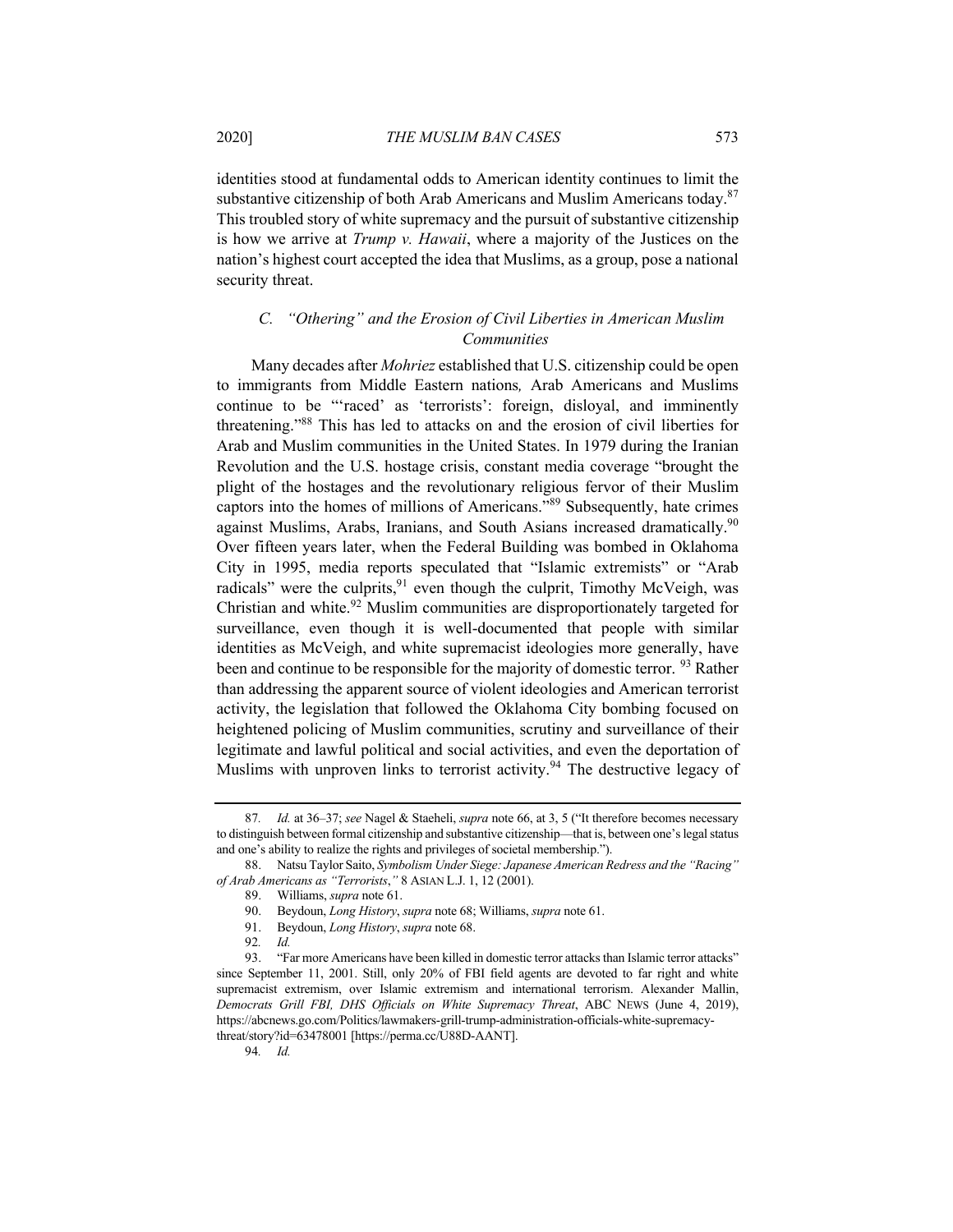surveillance of American Muslim communities has long outlasted the collective memory of the trauma that offered the cover for these surveillance programs in the first instance.

Racial fear and othering have historically led to the erosion of civil liberties and a hollowing of the rights and privileges that accord with substantive citizenship. As the largest attack on American soil since the 1941 bombing of Pearl Harbor, the terrorist attacks of September 11, 2001 represented a "watershed moment," particularly for American Muslims.<sup>95</sup> Similar to what took place in the aftermath of the Oklahoma City bombing, targeted policing and surveillance of Muslim communities took off after the September 11 terrorist attacks, under an acquiescent air of understanding that civil liberties for certain minorities could legitimately be sacrificed to preserve the rights and freedoms of Americans at large.<sup>96</sup> The Patriot Act, passed shortly after the attacks, greatly expanded the government's authority to spy on its citizens while reducing judicial oversight and public accountability. $97$  Upon its implementation against swaths of Muslims and Arabs that fell into the government's surveillance net, the Act was understood to have been designed to single out Muslims and those perceived to be from the Middle East, including many South Asians.<sup>98</sup> In addition to the Patriot Act, the U.S. government also instituted the National Security Entry-Exit Registration System in 2002, targeting immigrants from twenty-six countries, twenty-five of them known as Muslim countries, subjecting them to fingerprinting and registration upon entry into the country.<sup>99</sup>

This erosion of civil liberties coincides with majoritarian political support for targeting of Muslims for surveillance—pointing to the need for the courts to play a counter-majoritarian role. A Gallup poll conducted shortly after the September 11 attacks found that nearly six in ten Americans "favored requiring people of Arab descent to undergo special, more intensive security checks when flying on American airplanes," half of those polled thought Arabs living in the United States, including those who are U.S. citizens, should be required to carry special identification with them, and one-third of Americans thought Arabs should be placed under surveillance similar to that under which Japanese-Americans were placed after Pearl Harbor.<sup>100</sup> Courts are both limited and

97*. Surveillance Under the USA/PATRIOT Act*, ACLU, https://www.aclu.org/other/surveillance-under-usapatriot-act [https://perma.cc/YVT7-Z958].

<sup>95.</sup> Williams, *supra* note 61.

<sup>96</sup>*. Id.*

<sup>98.</sup> Cassady Pitt*, U.S. Patriot Act and Racial Profiling: Are There Consequences of Discrimination?*, 25 MICH. SOC. REV. 53, 54 (2011).

<sup>99.</sup> KAREEM SHORA & SHOBA SIVAPRASAD WADHIA, NSEERS: THE CONSEQUENCES OF AMERICA'S EFFORTS TO SECURE ITS BORDERS (2009), http://www.adc.org/wpcontent/uploads/2016/12/NSEERS-ADC-Report.pdf [https://perma.cc/3NRJ-ZBDB].

<sup>100.</sup> Jeffrey M. Jones. *Americans Felt Uneasy Toward Arabs Even Before September 11*, GALLUP NEWS SERV. (Sept. 28, 2011), https://news.gallup.com/poll/4939/americans-felt-uneasytoward-arabs-even-before-september.aspx [https://perma.cc/EUQ4-89AX].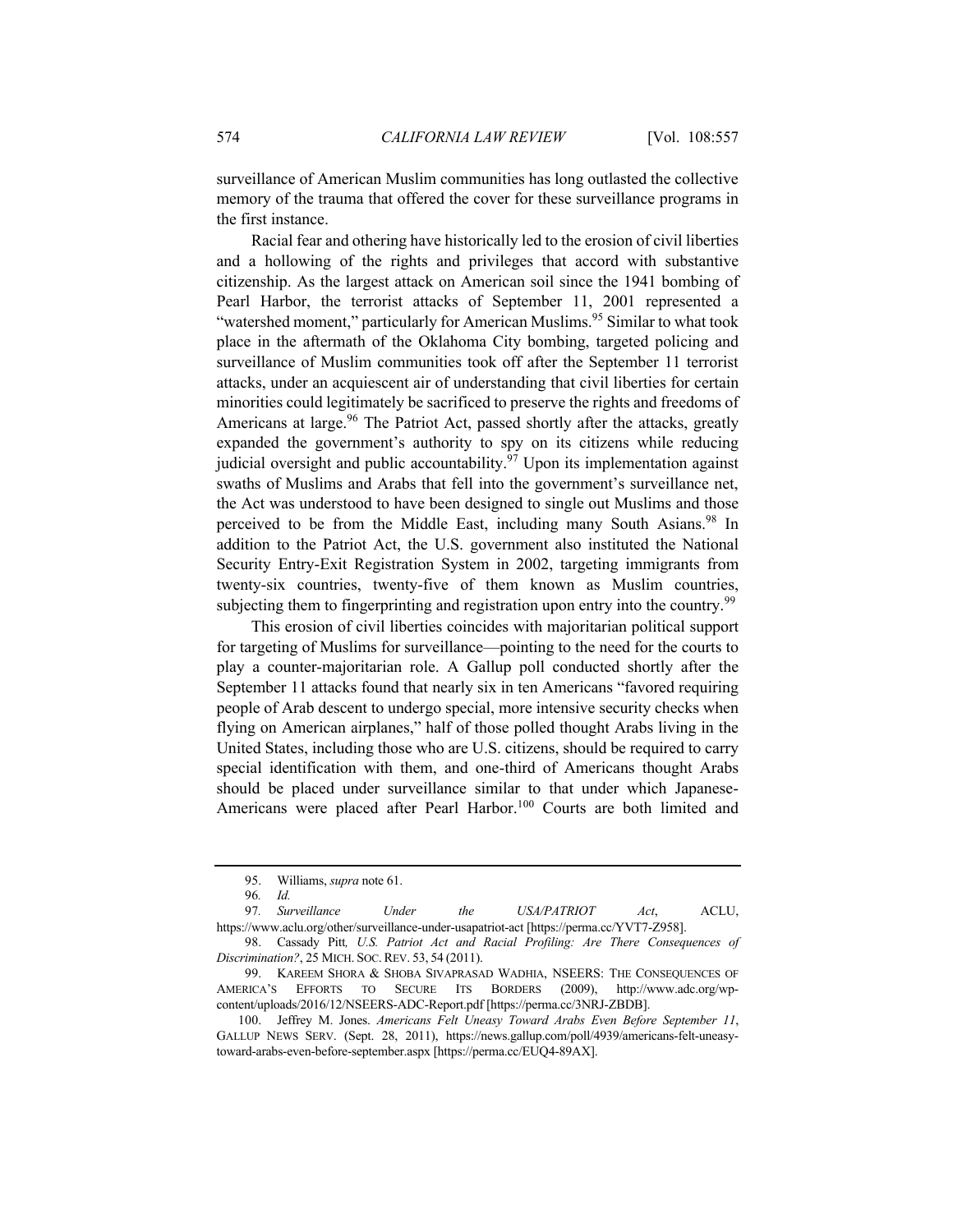empowered by majoritarian politics and must take their responsibility seriously to protect vulnerable groups and politically unpopular minorities.

Today, there is a powerful and well-funded Islamophobia industry that is dedicated to spreading hate and misinformation about Islam and Muslims, exemplified by groups like ACT! For America, Pamela Geller's Stop Islamization of America, and David Horowitz's Freedom Center.<sup>101</sup> Though purporting to be "experts" on Islam, individuals like Frank Gaffney at the Center for Security Policy, Daniel Pipes at the Middle East Forum, and Robert Spencer of Jihad Watch present "heavily biased and often factually inaccurate information" to the public."102

The mainstream media also significantly contributes to informing the mass hatred of Muslims and the perception that Muslim identity is antithetical to American identity. A study released by consulting firm 416Labs showed that over twenty-five years of coverage and headlines, the portrayal of Islam and Muslims in the *New York Times* "exhibit[ed a] more negative sentiment than cancer and cocaine."103 The study also found that "[t]here are no positive words in the top 24 ranked word associations with Islam & Muslims." Furthermore, only "8% of headlines associated with Islam & Muslims have positive association."<sup>104</sup>

The normalization of anti-Muslim rhetoric has also appeared to legitimize acts of violence and hostility against Muslims in the public sphere. A report from the Council on American-Islamic Relations (CAIR) indicated that the number of hate crimes in the first half of 2017 "spiked 91 percent" compared to the same period in 2016, which was the worst year for such anti-Muslim incidents since the organization began its current documentation system in 2013.<sup>105</sup> Zainab Arain, coordinator in CAIR's Department to Monitor and Combat Islamophobia, identified a connection between Trump's election as president and the dramatic rise in hate crimes against Muslims, stating, "the presidential election campaign and the Trump administration have tapped into a seam of bigotry and hate that has resulted in the targeting of American Muslims and other minority groups."<sup>106</sup>

<sup>101.</sup> WAJAHAT ALI ET AL., CTR. FOR AM. PROGRESS, FEAR, INC. THE ROOTS OF THE ISLAMOPHOBIA NETWORK IN AMERICA (2011), https://cdn.americanprogress.org/wpcontent/uploads/issues/2011/08/pdf/islamophobia.pdf [https://perma.cc/SA6L-MX8Z].

<sup>102.</sup> Williams, *supra* note 61.

<sup>103.</sup> OWAIS ARSHAD ET AL., 416LABS, ARE MUSLIMS COLLECTIVELY RESPONSIBLE? 19 (2015),

https://static1.squarespace.com/static/558067a3e4b0cb2f81614c38/t/564d7b91e4b082df3a4e291e/150 5087319147/416LABS\_NYT\_and\_Islam.pdf [https://perma.cc/2GR9-V3J3].

<sup>104</sup>*. Id.* at 3. Cancer fared better at seventeen percent. *Id.* at 18.

<sup>105</sup>*. CAIR Report Shows 2017 on Track to Becoming One of Worst Years Ever for Anti-Muslim Hate Crimes*, COUNCIL ON AMERICAN-ISLAMIC REL. (July 17, 2017), https://www.cair.com/cair\_report\_shows\_2017\_on\_track\_to\_becoming\_one\_of\_worst\_years\_ever\_for \_anti\_muslim\_hate\_crimes [https://perma.cc/CXK2-R4CE].

<sup>106</sup>*. Id.*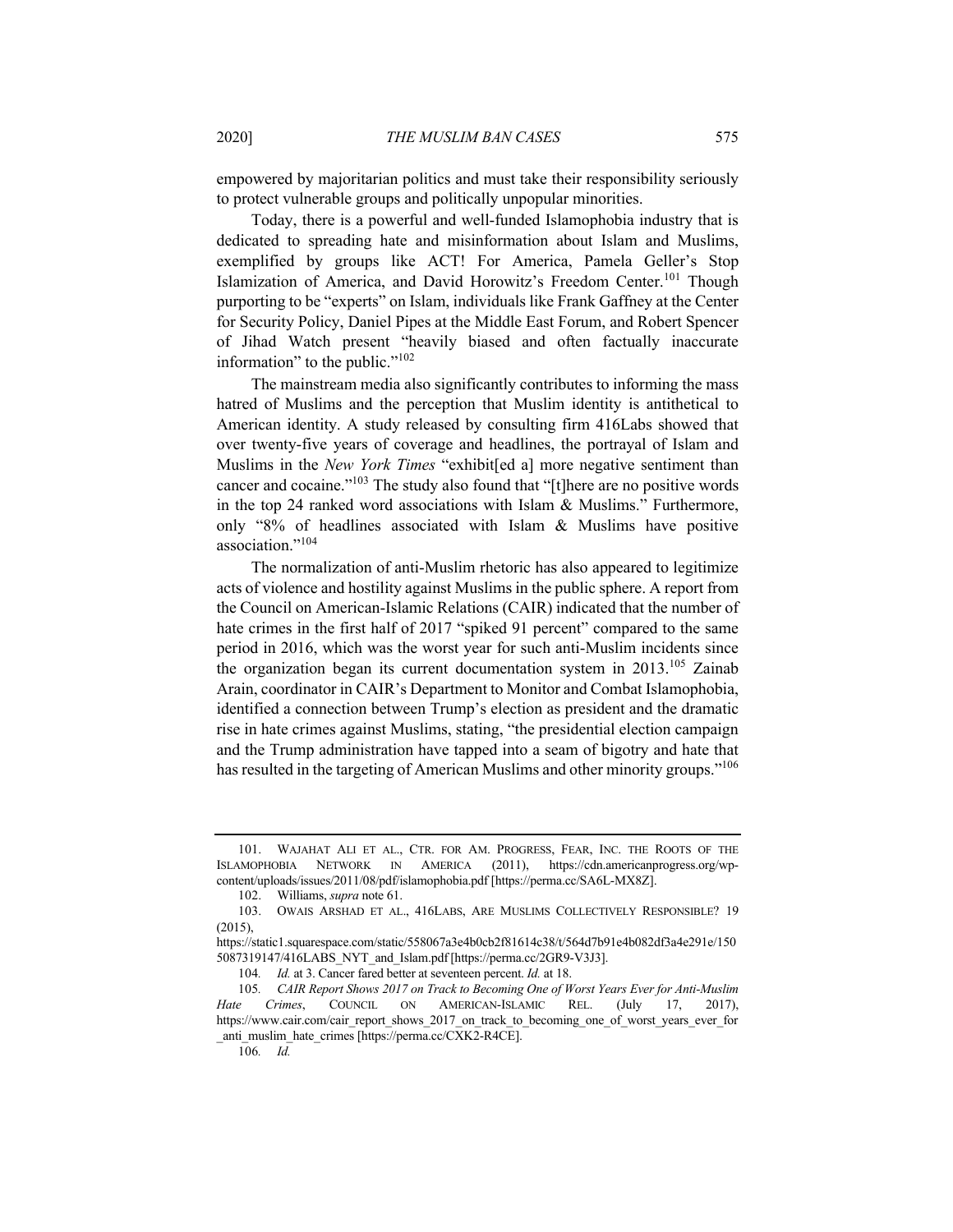Islamophobia has a long history in the United States and continues to impact Muslim communities. By fueling the phenomenon of American Islamophobia through the Muslim bans, Trump and his associates are continuing to set the stage for the erosion of civil liberties and constitutional protection that has historically followed similar rhetoric. Understanding this history is necessary to put the Muslim Ban in context and highlights the flaws in the court's reasoning offered in upholding the ban, as well as its inability to recognize its own racial bias as an institution.

## III.

## LIMITS OF MUSLIM BAN CASES RECONSIDERED

Islamophobia, and racial animus more broadly, is widespread in the development of legal doctrine in the United States. When adjudicating issues of state-sanctioned discrimination, intent doctrine as it stands limits the view of the court, rendering it blind to the context in which executive action emerges and operates. This myopia limits the court's power to defend against future discriminatory conduct couched in less brazen terms than that of the rhetoric surrounding the Muslim Bans. But while intent doctrine does limit to some extent the manner in which courts can consider extrinsic motivations of discriminatory actors, the courts need not willfully avert their eyes from evidence of racial animus. In this section, I will introduce intent doctrine as it has developed in relation to discrimination, and then apply it to the Supreme Court's decision in *Trump v. Hawaii*.

## *A. The High Bar for Intent Established by Arlington Heights*

The courts' limited analysis of the intent behind the executive orders is closely related to their narrow evaluation of its potential consequences. While this narrow view is partially a result of constraints of legal advocacy, it is also a result of the extremely high bar for proving intentional discriminatory conduct.107 In *Arlington Heights v. Metropolitan Housing Development Corp.*, the Court held that, absent a "clear pattern, unexplainable on grounds other than race" of behavior, "impact alone is not determinative" in proving discrimination.<sup>108</sup> A plaintiff must show that intent to discriminate was a "motivating factor" of the conduct in question.<sup>109</sup>

After *Arlington Heights*, even proof that a particular decision "was motivated in part by a racially discriminatory purpose" would not necessarily result in its invalidation, simply shifting the burden to the defendant to establish that the same decision would have resulted even if the impermissible purpose had not been considered.<sup>110</sup> This case signals the Court's trust in the government

<sup>107</sup>*. See* Village of Arlington Heights v. Metropolitan Housing Dev. Corp*.*, 429 U.S. 252 (1977).

<sup>108</sup>*. Id.* at 266.

<sup>109</sup>*. Id.*

<sup>110</sup>*. Id.* at 251–52 n.21.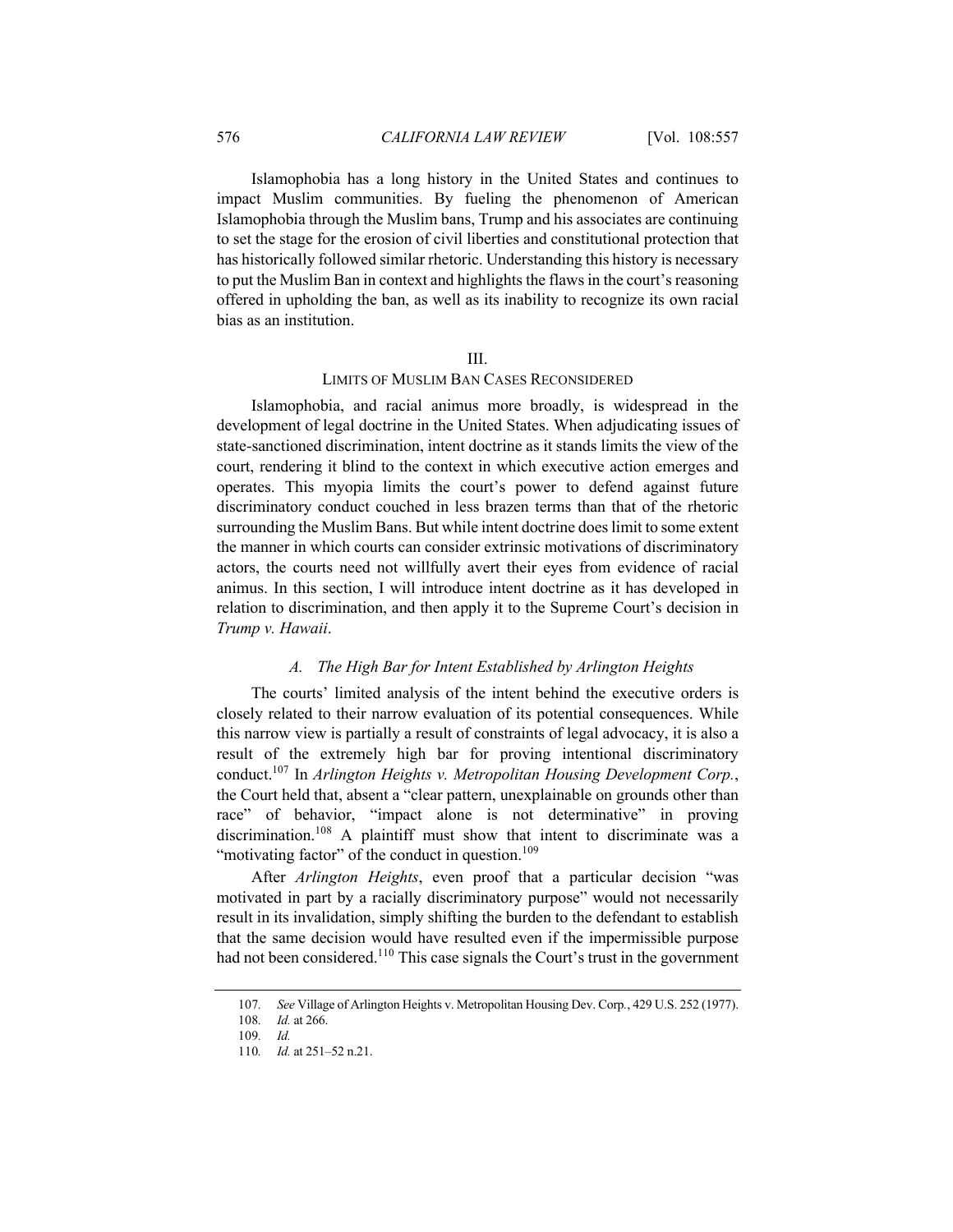and its willingness to maintain a standard of rational basis review barring (unlikely) overt acknowledgement by a defendant of discriminatory intent. With the Supreme Court's decision in *Trump*, the Court's trust of the executive reaches new heights, steamrolling past clear statements of discriminatory intent.

In excluding history, social practices, and statistics from the adjudication of discrimination claims, *Arlington Heights* sets up a test for discrimination that makes it nearly impossible to prove. In fact, there is not a single case using this malice test from which the Supreme Court has found intentional discrimination against minorities.<sup>111</sup> But while the Supreme Court has never found intentional discrimination using the malice test, the clearly articulated discriminatory rhetoric describing Trump's Muslim Bans, often from Trump himself, was too overwhelming for the lower courts to ignore. Even with limiting the "historical context" of the Muslim Bans to Trump's election campaign and the statements that he and his staff made explicitly acknowledging the Muslim Bans *as* Muslim Bans, the lower courts clearly identified illegal malicious intent.

Barring the relatively rare instance in which an unsophisticated political actor proudly boasts of the discriminatory intent of his planned conduct, however, intent doctrine currently does little to protect harmed groups from discriminatory action. When combined with excessive deference to national security threat assertions by the executive, accepted without any evidence, the fundamental guarantees of equality in our Constitution and the role of the court as a check on the other branches is severely undermined.

The rhetoric of the Muslim Bans, and the very language that they employ, capitalize on the work of an Islamophobia industry that has been churning for decades. The current political climate is such that the political actors making anti-Muslim statements do so expecting to receive political support as a result.<sup>112</sup> Professor Charles Lawrence argues that the courts should examine the cultural meaning of social practices for unconscious racism, noting that the judges and justices themselves are part of the culture and cannot act without being influenced by racial considerations.<sup>113</sup>

Islamophobia did not begin with the Muslim Ban and neither would it have been put to rest even if the Supreme Court had affirmed an injunction against its implementation. The normalization of Islamophobia as a legitimate justification for racial fear mongering and discriminatory executive action must be challenged by the Court by looking to the context in which the action is taking place. The standard set by *Arlington Heights* acts to focus the Court's analysis narrowly on

<sup>111.</sup> HANEY LÓPEZ,*supra* note 45, at 86.

<sup>112.</sup> Hannah Allam & Talal Ansari, *State and Local Republican Officials Have Been Bashing Muslims. We Counted*, BUZZFEED NEWS (Apr. 10, 2018), https://www.buzzfeed.com/hannahallam/trump-republicans-bashing-muslims-withoutrepercussions?utm\_term=.jeB7DJnzK&wpisrc=nl\_todayworld&wpmm=1#.myMZmD8GA [https://perma.cc/24TY-KVDF].

<sup>113</sup>*. See* Charles R. Lawrence III, *Unconscious Racism Revisited: Reflections on the Impact and Origins of "The Id, the Ego, and Equal Protection,"* 40 CONN. L. REV. 931, 952 (2008).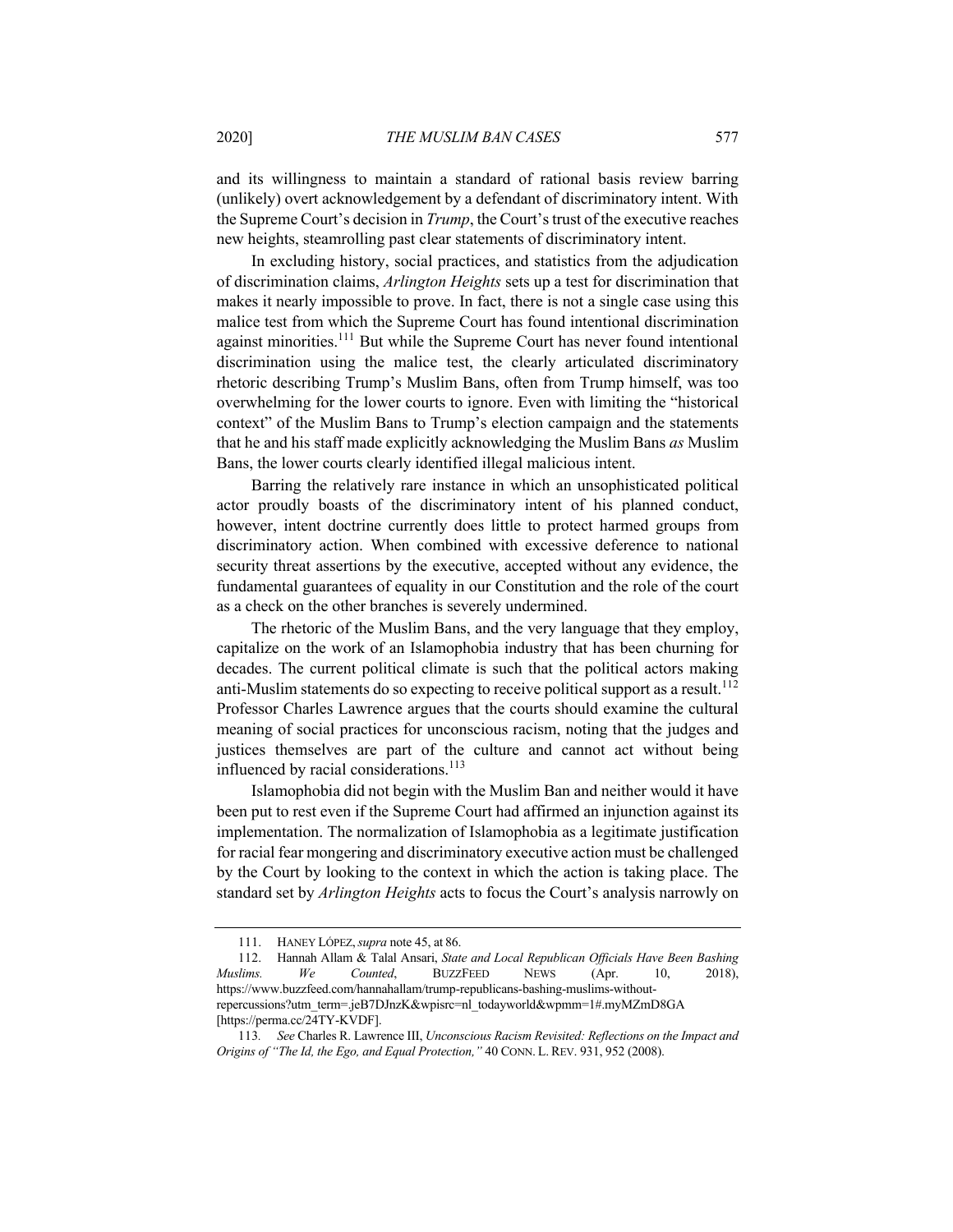overt admissions of discrimination, effectively dismissing any attention to the social and political context in which these actions take place.

# *B. Chae Chan Ping, Korematsu, Iqbal, and the Consequences of Using National Security as a Guise to Allow Racial Discrimination*

When asserted in the immigration context, the failures of intent doctrine to recognize discriminatory action are magnified due to the historical unwillingness of the judiciary to peer behind the reasoning of the other branches. This lack of will or interest was exemplified by the Supreme Court's decision in *Trump v Hawaii.* Foreign affairs or national security exceptionalism refers to the argument that these categories of governmental action deserve greater deference to the executive than other types of legislation.<sup>114</sup> Analogously, arguments for immigration exceptionalism derive in part from the supposed national security and foreign relations implications of immigration decisions.<sup>115</sup>

United States legal history forewarns the abuse of the phrase "national security" and the deference to military action that often follows. Two major cases of exclusion and deprivation of constitutional rights on the basis of racial fear reveal that invocations of "national security" can and should be understood as perceived threats to national identity and, ultimately, white supremacy. In *Chae Chan Ping v. United States*, a Chinese laborer who had resided in the United States previously was refused re-entry into the country based on the Chinese Exclusion Act.<sup>116</sup> The Supreme Court found that there was no constitutional constraint on the federal government's ability to exclude aliens from its territory.<sup>117</sup> Writing for the majority, Justice Steven J. Field held, "If ... the government of the United States . . . considers the presence of foreigners of a different race in this country, who will not assimilate with us, to be dangerous to its peace and security, their exclusion is not to be stayed" merely because there are no actual hostilities with the other nation. $118$  The judiciary was deemed to have no authority to intervene.

In rooting immigration control in conceptions of national security and sovereignty, the Supreme Court suggested that this "pre-constitutional" power lay beyond the purview of liberty and equality. The Court acknowledged that there was no active military or violent threat.<sup>119</sup> The text of the opinion, however, and the wider context surrounding the case reveals that Chinese laborers were perceived to pose an economic threat as competition with whites for labor. Additionally, the Court suggests that Chinese immigrants posed a threat to the

<sup>114.</sup> Ingrid Brunk Wuerth & Ganesh Sitaraman, *The Perils of National Security Exceptionalism*, TAKE CARE BLOG (Apr. 23, 2018), https://takecareblog.com/blog/the-perils-of-national-securityexceptionalism [https://perma.cc/UDA9-YHQ3].

<sup>115</sup>*. Id.*

<sup>116.</sup> 130 U.S. 581, 582 (1889).

<sup>117</sup>*. Id.* at 604.

<sup>118</sup>*. Id.* at 606.

<sup>119</sup>*. Id*.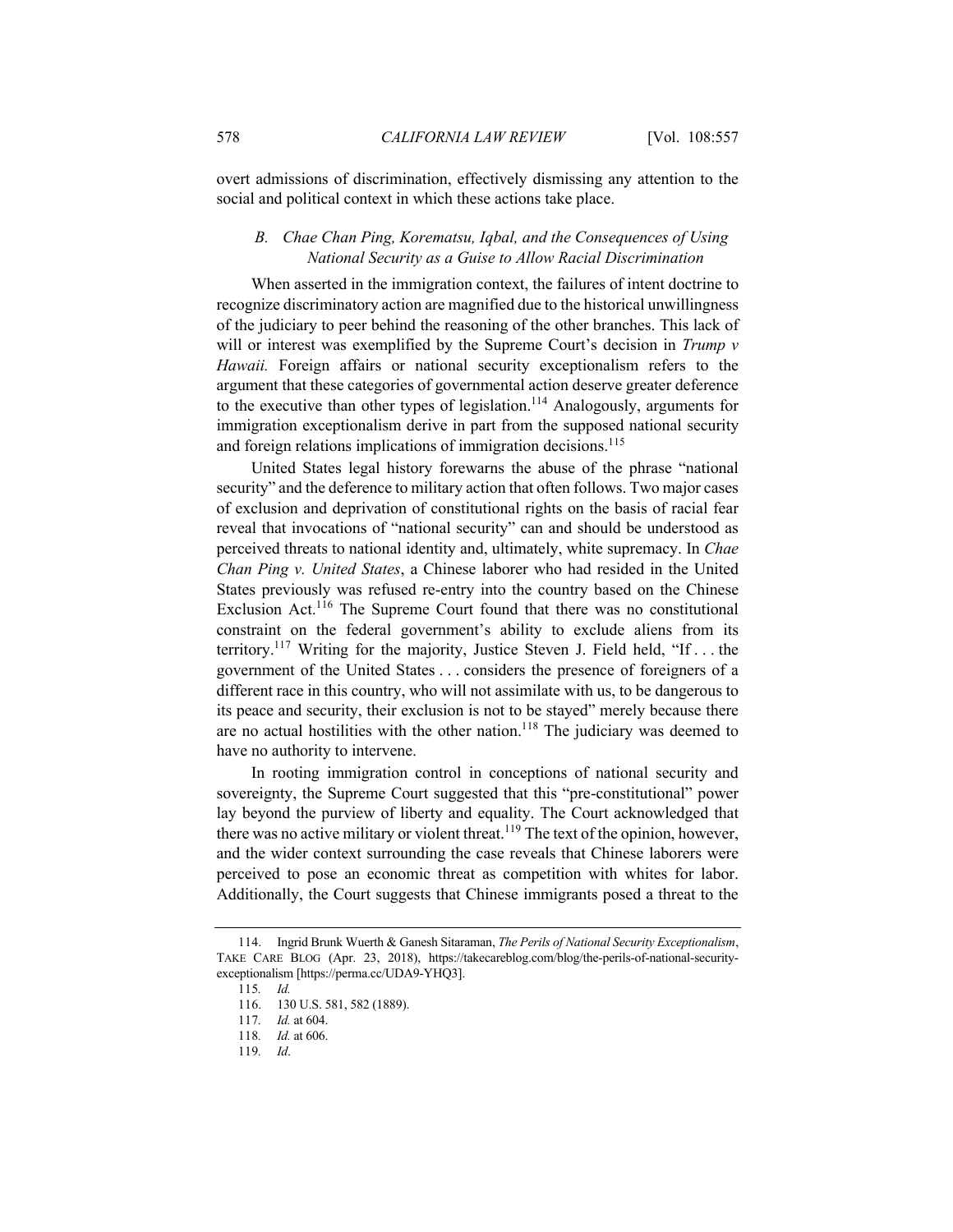(white) identity of the nation, discussing the nation's duty to prevent "vast hordes" of foreigners from "crowding in upon us."<sup>120</sup>

Half a century later, in *Korematsu v. United States*, the Court failed to heed the central lesson of *Chae Chan Ping*, ignoring the fact that its national security adjudications are not mutually exclusive with racism, and again improperly conflating national security and race. In *Korematsu*, the majority declared "all legal restrictions which curtail the civil rights of a single racial group are immediately suspect," but not necessarily "unconstitutional," ones demanding strict scrutiny by the Court.<sup>121</sup> But while Justice Hugo Black for the majority wrote that racial antagonism may never validate such restrictions, he noted that "pressing public necessity" could sometimes justify the curtailment of a group's civil rights. In *Korematsu*, the Court deferred to the military's assessment that the threat to national security posed by Americans of Japanese ancestry constituted such "pressing public necessity," failing to acknowledge both the dearth of evidence in support of the military's assessment and the illegitimate racial antagonism upon which this assessment was based. As a consequence, the Court sanctioned the grave injustice of the internment in camps of 113,000 people of Japanese ancestry.122

More recently, the Court acquiesced to the national security justification created by the attacks of September 11, 2001 to find for the government in *Ashcroft v. Iqbal*. In *Iqbal*, the Supreme Court found that the respondent's pleadings regarding a deprivation of his constitutional rights by governmental actors were insufficient to enter the discovery phase, dismissing the complaint for failure to state a plausible claim.123 *Iqbal* emerged in the aftermath of the FBI's arrest and detention of thousands of Muslim men as part of an investigation into the 9/11 attacks. One of those men, a Pakistani Muslim who had been placed in the Administrative Maximum Security Housing Unit and subjected to repeated physical abuse, filed a *Bivens* action against federal officials, alleging that he had been designated a person of "high interest" on account of his race, religion, or national origin, in contravention of the First and Fifth Amendments.<sup>124</sup>

The Court responded to these allegations by explaining that the 9/11 attacks were perpetrated by "Arab Muslim hijackers" who were members of Al Qaeda, also headed by an "Arab Muslim" and "composed in large part of his Arab Muslim disciples."<sup>125</sup> Therefore, according to the Supreme Court, "it should come as no surprise" that Arab Muslims in the United States would be disparately arrested and detained, hence an "obvious alternative explanation" for

<sup>120</sup>*. Id.*

<sup>121.</sup> Korematsu v. United States, 323 U.S. 214, 216 (1944).

<sup>122</sup>*. Id.*; *A Brief History of Japanese American Relocation During World War II*, NAT'L PARK SERV., https://www.nps.gov/articles/historyinternment.htm [https://perma.cc/CH8G-R475] [hereinafter *Brief History*].

<sup>123.</sup> Ashcroft v. Iqbal, 556 U.S. 662 (2009).

<sup>124</sup>*. Id.* at 667.

<sup>125</sup>*. Id.* at 682.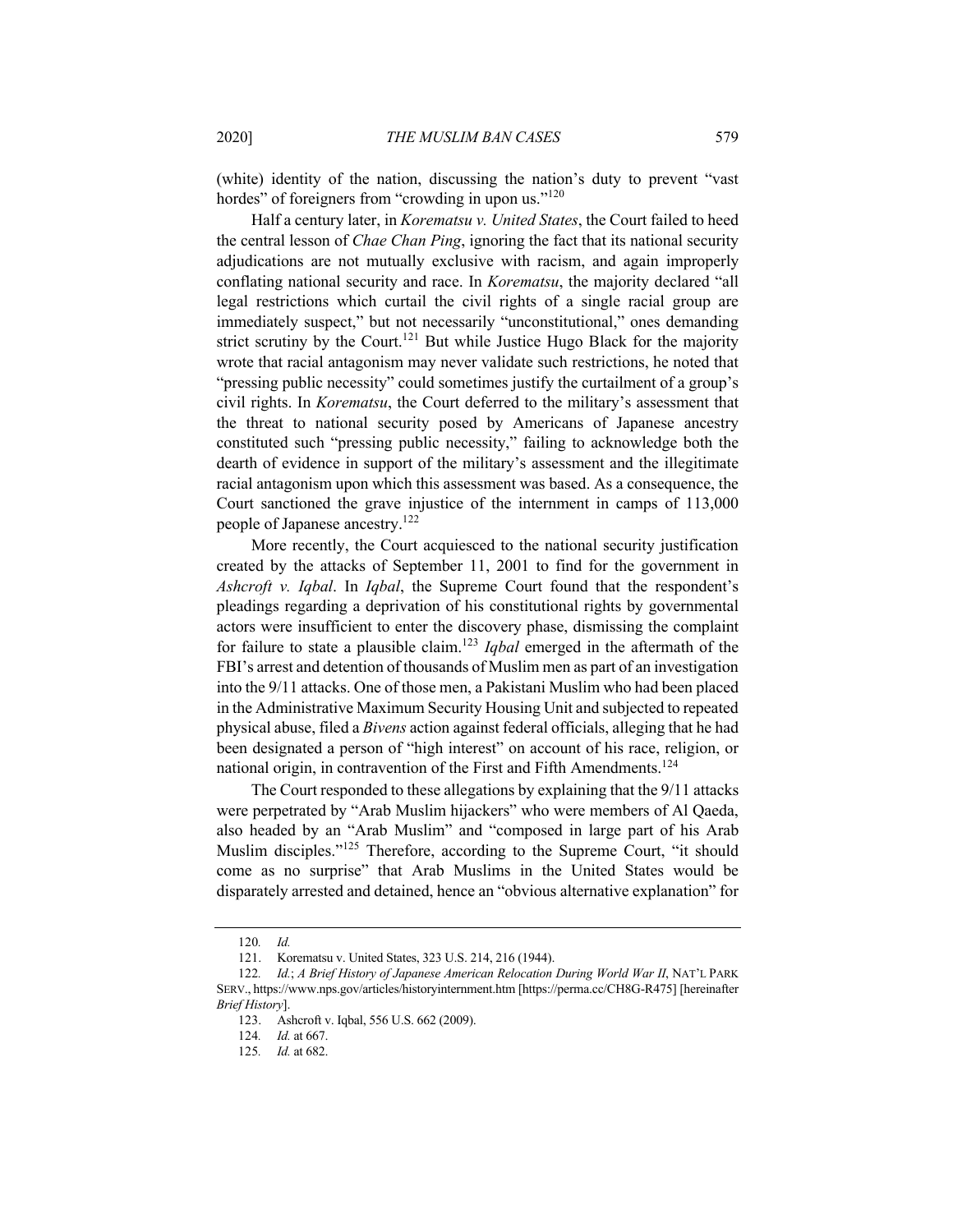the respondent's arrest that defeated any plausible inference of discrimination.<sup>126</sup> Equation of the actions of a single individual with those of an entire group to which that individual purportedly belongs is a deprivation of their due process and constitutional rights. The Court in *Iqbal* had the opportunity to condemn the broad equation of Arab Muslims with terrorists but reinforced it instead.

As demonstrated by the historical pattern of using national security as an excuse further to marginalize racial and religious minorities, the Court has often abdicated its responsibilities to protect minority rights, even in cases of overt racial discrimination.

## IV.

## THE "COURTS OF THE CONQUEROR"<sup>127</sup>

The facts were before the Court in *Trump v. Hawaii*, yet a majority of Justices chose to accept the Government's unilateral and wholly unsubstantiated declaration that people from five Muslim-majority countries pose a threat to national security. The phrase "national security threat" has loaded significance and has been used to reify stereotypes of Muslims and those perceived to be Muslim as terrorists (at most) or unassimilable (at best).<sup>128</sup> The willingness of the Court to acquiesce to the Government's unsupported declaration that Muslims as a group threaten to undermine national security parallels the Court's flawed reasoning in cases that have come before it throughout history and reflects majoritarian white supremacist sentiments that take for granted the idea that Muslims as a group pose a threat to the national security of the United States.

In *Trump v. Hawaii*, the Court abdicated its responsibility to act as a democracy-perfecting, counter-majoritarian force in society, intervening on behalf of politically unpopular and powerless groups when their rights are threatened by the majority.<sup>129</sup> William Rehnquist forewarned in his memo regarding *Brown v. Board of Education*, written during his time as a law clerk for Justice Robert Jackson: substantive protection of the constitutional rights of a minority ultimately depends on the majority's willingness to protect minority rights.<sup>130</sup> This partial autonomy of the courts regarding their ability—and willingness— to act to contravene majoritarian action helps to explain how and why past doctrine has failed adequately to protect the constitutional rights of minorities against racial fear and mass panic.

<sup>126</sup>*. Id.*

<sup>127</sup>*. See* WALTER R. ECHO-HAWK, IN THE COURTS OF THE CONQUEROR: THE 10 WORST INDIAN LAW CASES EVER DECIDED (2010).

<sup>128.</sup> See Robert M. Cover, *Violence and the Word*, 95 YALE L.J. 1601, 1617 (1986) ("Legal interpretation . . . can never be 'free;' it can never be the function of an understanding of the text or word alone . . . . Legal interpretation must be capable of transforming itself into action; it must be capable of overcoming inhibitions against violence in order to generate its requisite deeds; it must be capable of massing a sufficient degree of violence to deter reprisal and revenge.").

<sup>129.</sup> ELY,*supra* note 5*.*

<sup>130</sup>*. See* William Rehnquist, *A Random Thought on the Segregation Cases* (1952).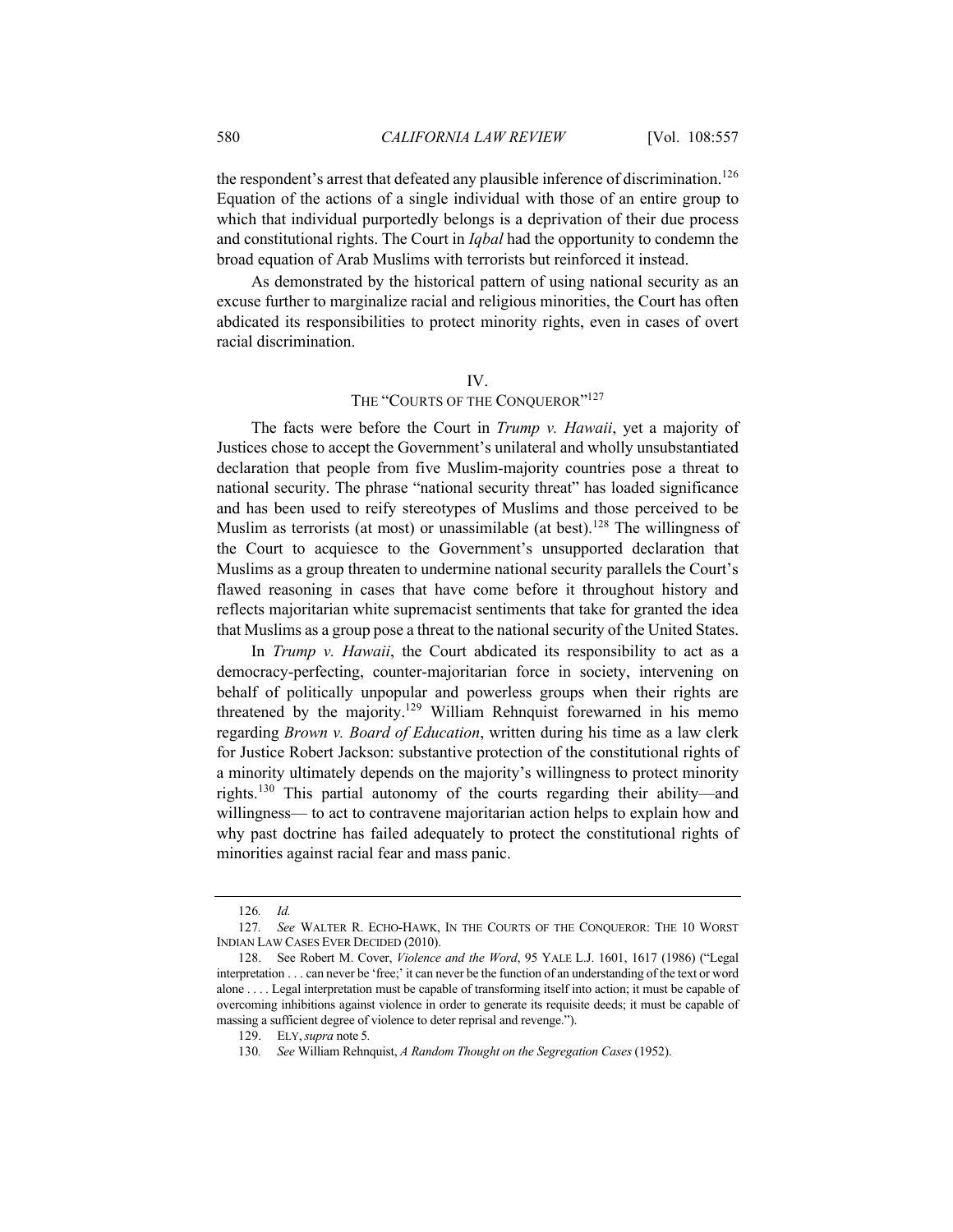# *A. The Lower Courts' Opinions Recognize the Danger of a Repeat Korematsu*

In contrast with the Supreme Court, which neither cited nor asked for evidence that the banned classes posed any threat, the lower courts took a more critical approach to the Government's invocation of harm to "national security" interests as justifying the plaintiffs' alleged injuries.<sup>131</sup> The Fourth Circuit was "unmoved" by this argument and noted the irony of asserting national defense to sanction the subversion of civil liberties, making the strongest declaration compared to the other courts' opinions that the Executive Orders were motivated by anti-Muslim animus, holding that "[w]e remain unconvinced that Section 2(c) has more to do with national security than it does with effectuating the President's promised Muslim Ban."<sup>132</sup>

Still, the Fourth Circuit did not "discount that EO-2 may have some national security purpose," but simply found that the articulated interest did not outweigh the harms attributed to the Establishment Clause violation asserted by the Plaintiffs.133 Here we find the only citation to *Korematsu* in the lower courts' Muslim Ban opinions: "unconditional deference to a government agent's invocation of 'emergency' . . . has a lamentable place in our history."134 The court stopped short of repudiating the dangerously flawed doctrine of *Korematsu* entirely.

Understanding what went wrong in *Korematsu* is important to show that the same strategy of using majoritarian fear to deprive a politically unpopular minority group of certain rights and privileges was present in the Muslim ban cases. If the courts fail to uphold constitutional protections for racial minorities, they risk becoming instruments of majoritarian prejudice. Justice Jackson's dissent in *Korematsu* warned against the constitutionalization of panic, warning that a decision such as that of the majority "lies about like a loaded weapon ready for the hand of any authority that can bring forward a plausible claim of an urgent need."135

Similar to the Muslim Ban cases, in *Korematsu*, no credible evidence demonstrating the necessity of Japanese internment was offered for the Court to attempt to establish the reasonableness of the military order. Due to the secrecy of military operations, Jackson notes that courts seem to have no meaningful alternative to "accepting the mere declaration of the authority that issued the order that it was reasonably necessary from a military viewpoint."<sup>136</sup> He writes:

But once a judicial opinion rationalizes such an order to show that it

<sup>131.</sup> Int'l Refugee Assistance Project v. Trump, 857 F.3d 554, 603–04 (4th Cir. 2017).

<sup>132</sup>*. Id* at 604.

<sup>133</sup>*. Id.*

<sup>134</sup>*. Id.* (citing Patrolmen's Benevolent Ass'n of N.Y. v. City of New York, 310 F.3d 43, 53–54 (2d Cir. 2002) (citing Korematsu v. United States, 323 U.S. 214, 223 (1944))).

<sup>135</sup>*. Korematsu*, 323 U.S. at 246 (Jackson, J., dissenting).

<sup>136</sup>*. Id*. at 245.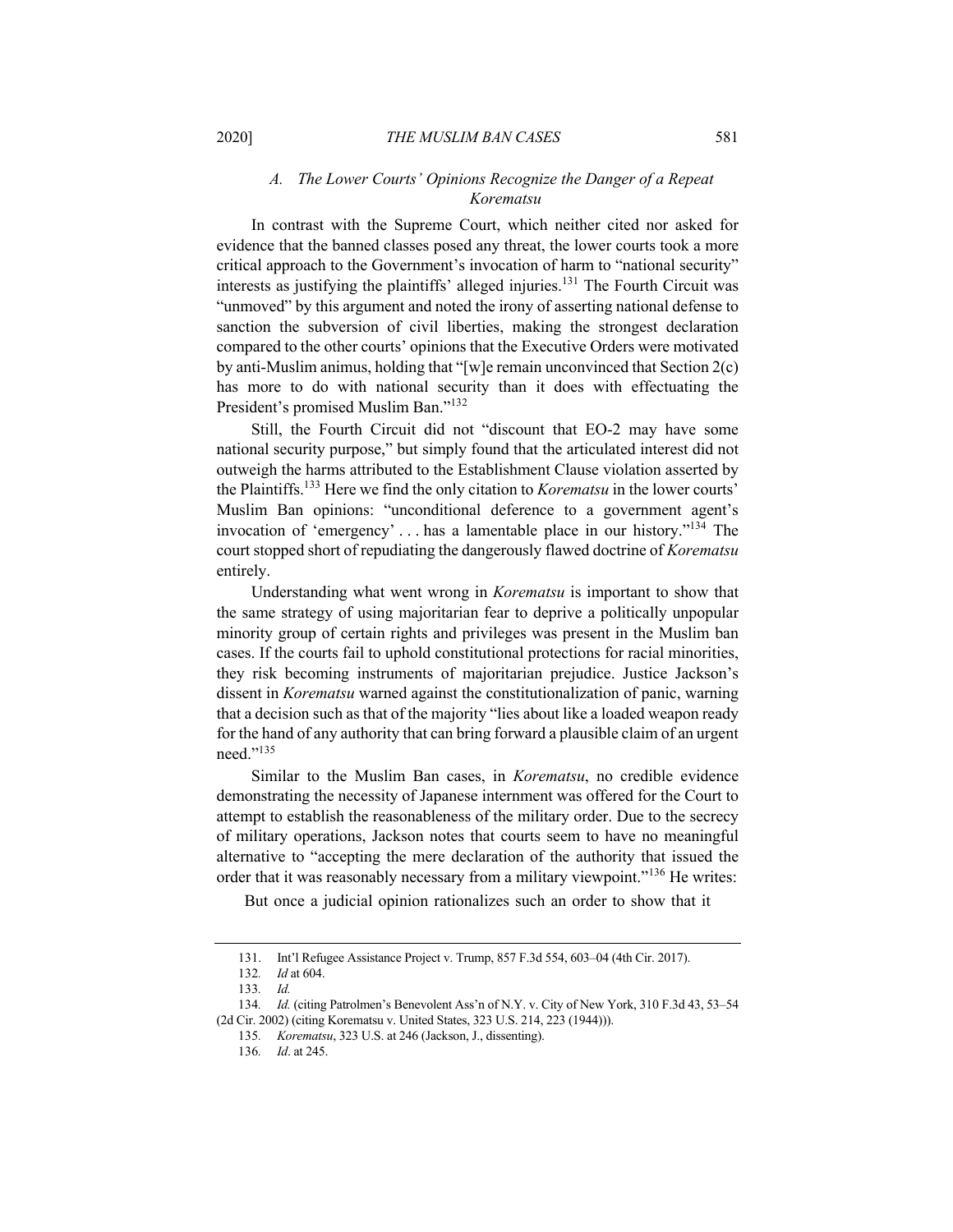conforms to the Constitution, or rather rationalizes the Constitution to show that the Constitution sanctions such an order, the Court for all time has validated the principle of racial discrimination in criminal procedure and of transplanting American citizens.<sup>137</sup>

Similarly, the lower court opinions on the Muslim Ban demonstrate in detail that national security reports did not support the implementation of a ban. The Department of Homeland Security (DHS) Office of Intelligence and Analysis released an unclassified, internal report shortly before the President signed EO-2 indicating that most foreign-born U.S.-based violent extremists "became radicalized many years after entering the United States," and concluded that therefore "increased screening and vetting was . . . unlikely to significantly reduce terrorism-related activity in the United States.<sup>138</sup> A separate DHS report indicated that citizenship in any country is likely an unreliable indicator of whether a particular individual poses a terrorist threat.<sup>139</sup> Ten former national security, foreign policy, and intelligence officials who previously served in the White House, State Department, Department of Homeland Security, and Central Intelligence Agency, four of whom were aware of intelligence related to terrorist threats as of January 20, 2017, advised that "[t]here is no national security purpose for a total ban on entry for aliens from the [Designated Countries]."<sup>140</sup> These facts were not enough for a majority of Justices to overcome their assumptions about Muslims as a group.

Justice Frank Murphy's strong dissent in *Korematsu* advocated judicial oversight of executive acts especially during times of national crisis, when the nation is experiencing mass panic.<sup>141</sup> He discussed the brazen anti-Japanese animus that motivated the majority's decision to uphold the internment of Japanese-Americans, pointing out that the Exclusion Order relied on the assumption that all such people were dangerous.<sup>142</sup> There having been no evidence of disloyalty by Japanese-Americans, Murphy recognized that the majority opinion was rooted purely in notions of racial and economic prejudice, rather than any bona fide military necessity.<sup>143</sup> Not a single Japanese-American was tried or convicted of espionage or sabotage between the Pearl Harbor attack

<sup>137</sup>*. Id.* at 246.

<sup>138</sup>*. See* OFFICE OF INTELLIGENCE & ANALYSIS, U.S. DEP'T OF HOMELAND SEC., MOST FOREIGN-BORN, US-BASED VIOLENT EXTREMISTS RADICALIZED AFTER ENTERING HOMELAND; OPPORTUNITIES FOR TAILORED CVE PROGRAMS EXIST (2017).

<sup>139.</sup> Vivian Salama, *DHS Report Disputes Threat from Banned Nations*, ASSOCIATED PRESS (Feb. 24, 2017), https://apnews.com/39f1f8e4ceed4a30a4570f693291c866/AP-Exclusive:-DHS-reportdisputes-threat-from-banned-nations [https://perma.cc/59TG-G7X8].

<sup>140.</sup> Int'l Refugee Assistance Project v. Trump, 857 F.3d 554, 575 (4th Cir. 2017). Indeed, increased surveillance and targeting of Muslims has had perverse effects in terms of radicalization.

<sup>141.</sup> *Korematsu*, 323 U.S. at 233–34 (Murphy, J., dissenting).

<sup>142</sup>*. Id.* at 233, 235.

<sup>143</sup>*. Id.* at 233–34.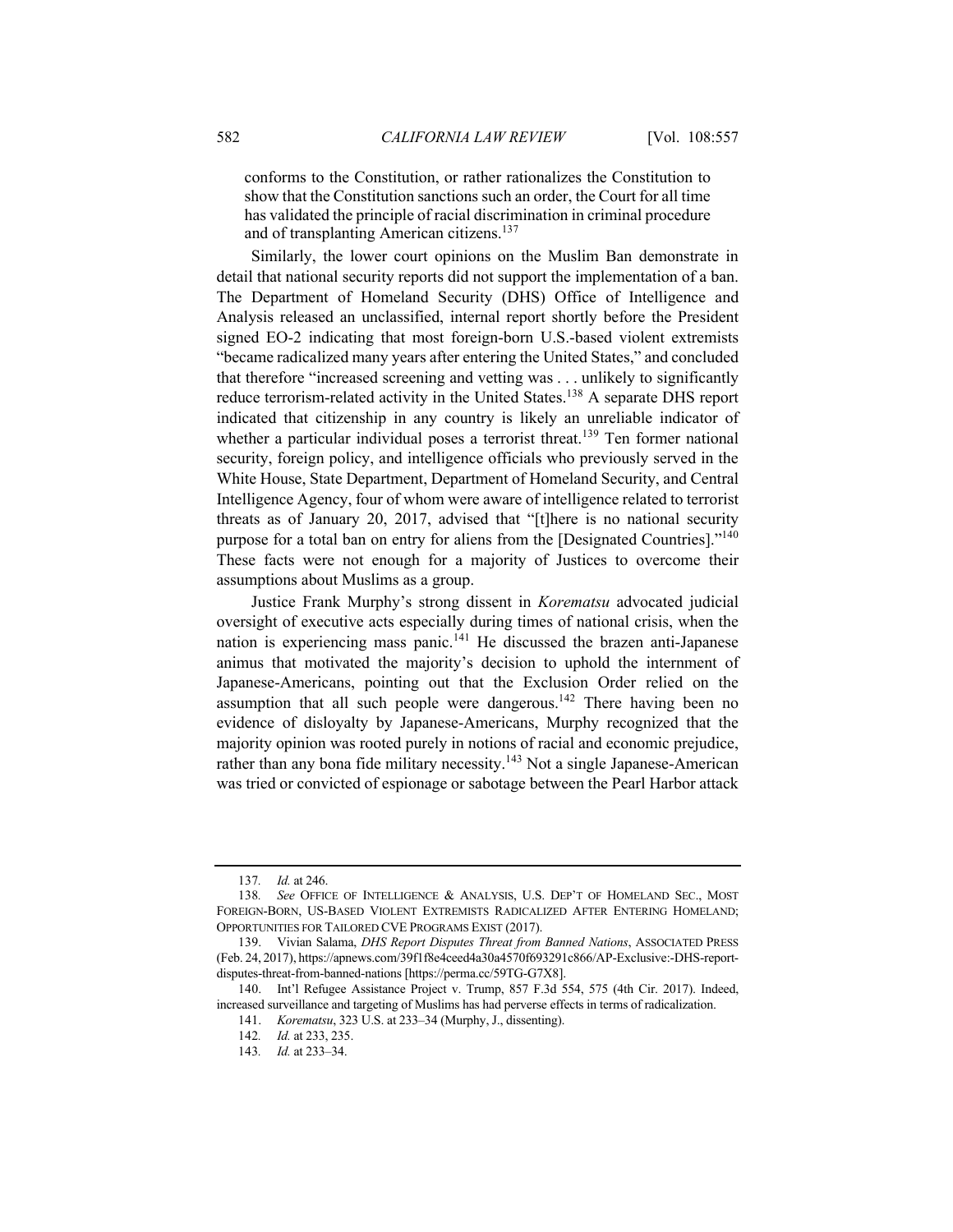and the military order.<sup>144</sup> *Korematsu*, to Justice Murphy, represented the "legalization of racism."<sup>145</sup>

When it comes to perceived threats by racial minorities to national identity, those threats are conceptualized as threats to national security. While *Korematsu*  uses the language and form of strict scrutiny, in actuality it employs no scrutiny at all. Strict scrutiny here takes the form of deference to the military in their determination that it was not beyond the war power of Congress and the Executive to exclude those of Japanese ancestry from the West Coast war area and intern them in camps. In 2011, the United States filed a formal "confession of error," acknowledging that the government had misled the Court in *Korematsu*. <sup>146</sup> Still, *Chae Chan Ping* remains good law and the Muslim Ban cases make clear that the government can persecute minority groups under the guise of national security without interference from the judiciary. The result of this doctrine is that if the United States is faced with a threat to its national security, racial discrimination is acceptable.

# *B. The Supreme Court's Missed Opportunity to Correct the Errors of Korematsu*

Having been invoked just once by lower courts, Chief Justice Roberts dealt with the specter of *Korematsu* and its stark comparisons to the Muslim Ban cases squarely, but not in the way that he should have. Roberts declared that in upholding Japanese internment, *Korematsu* "was gravely wrong the day it was decided, has been overruled in the court of history," and, citing Justice Jackson's dissenting opinion in the case, "has no place in law under the Constitution."<sup>147</sup> The precedential significance of this lukewarm repudiation of *Korematsu* remains unclear from this statement, and is complicated further by the fact that Roberts went on to say that it would be "wholly inapt to liken that morally repugnant order to" Trump's travel bans.<sup>148</sup>

As a matter of law, the *Trump* majority applied an extraordinarily deferential standard of review, essentially admitting that although the executive order could be based on unconstitutional grounds, so long as a separate legitimate reason for the policy is available, the court will not strike it down. The existence of discriminatory intent, of which there was ample evidence here, is supposed to shift the Court's inquiry out of rational basis review and trigger a heightened level of scrutiny. The Court refused to evaluate evidence of invidious intent,

<sup>144</sup>*. Brief History*, *supra* note 122.

<sup>145</sup>*. Korematsu*, 323 U.S. at 242 (Murphy, J., dissenting).

<sup>146</sup>*. Confession of Error: The Solicitor General's Mistakes During the Japanese-American Internment Cases*, U.S. DEP'T OF JUSTICE ARCHIVES (May 20, 2011), https://www.justice.gov/archives/opa/blog/confession-error-solicitor-generals-mistakes-duringjapanese-american-internment-cases [https://perma.cc/Y8PQ-EX92].

<sup>147.</sup> Trump v. Hawaii, 138 S. Ct. 2392, 2423 (2018).

<sup>148</sup>*. Id.*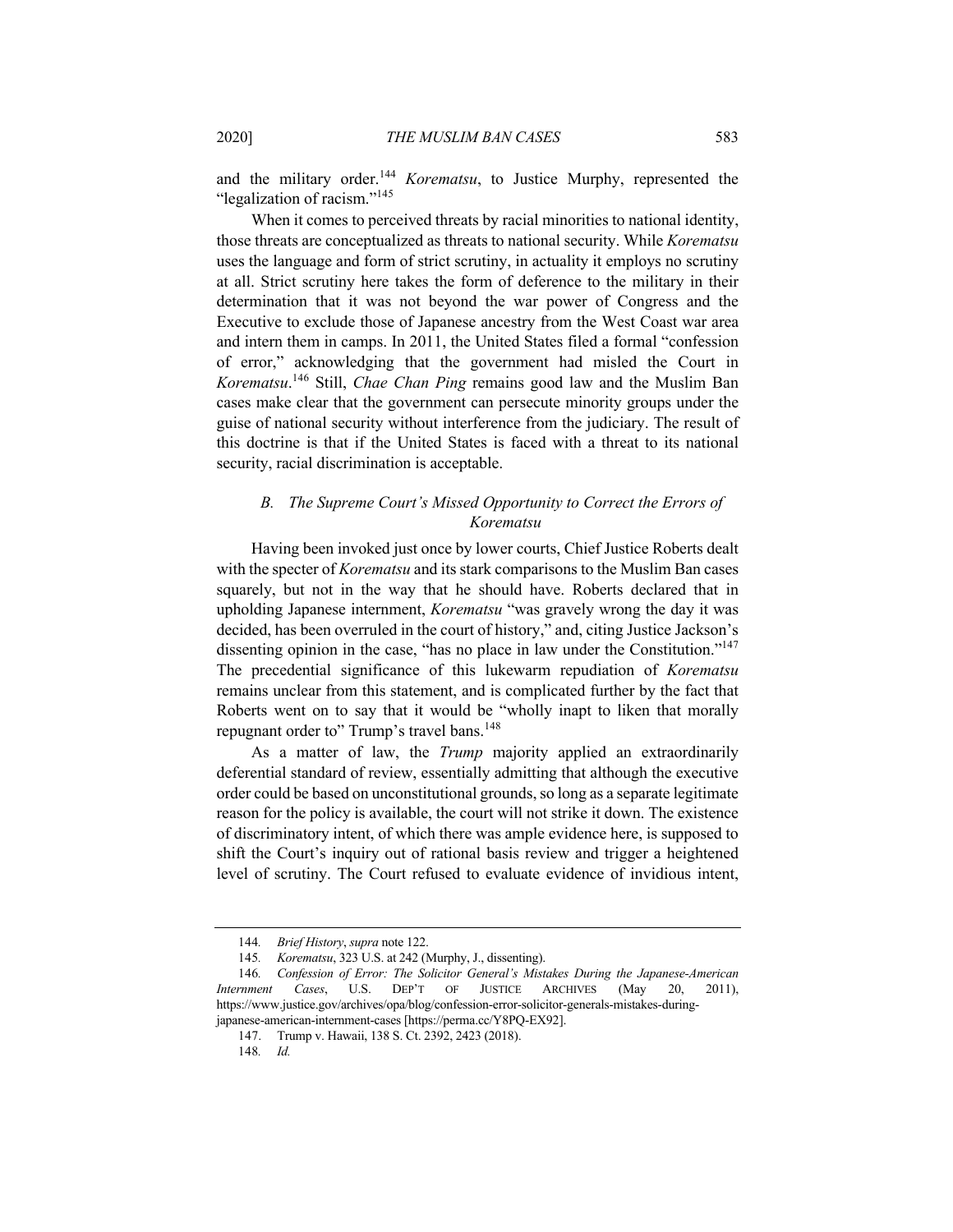applying its weak standard of review without contending with the President's blatantly discriminatory statements.

Despite the willful blindness of the *Trump* majority, in both *Korematsu* and the Muslim Bans the President invoked an ill-defined national security threat to justify a discriminatory policy that significantly infringed on the freedom of a particular ethnic or religious group. President Trump himself made these connections abundantly clear in a December 2015 interview, justifying his call for a total ban on Muslims entering the United States by claiming that President Franklin D. Roosevelt "did the same thing" by interning Japanese-Americans during World War II; "What I'm doing is no different than [what] FDR [did]," stated then-candidate Trump.<sup>149</sup> In both cases, the government characterized individual members of broad groups as threats to the nation's security without basis. In both cases, the Court failed to recognize the xenophobic majoritarian sentiments from which executive action arose and which operated to limit their vision of justice and commitment to upholding the Constitution.

In the words of Justice Sonia Sotomayor, in her resounding dissent in *Trump v. Hawaii*:

By blindly accepting the government's misguided invitation to sanction a discriminatory policy motivated by animosity toward a disfavored group, all in the name of a superficial claim of national security, the Court redeploys the same dangerous logic underlying *Korematsu* and merely replaces one "gravely wrong" decision with another.<sup>150</sup>

Racial discrimination doctrine currently works to place a great degree of emphasis on Trump's statements which clearly indicate malicious intent; however, it does little to protect against a more sophisticated political actor effectuating the same policies but not making similar statements publicly. The Court must overcome deficiencies in its intentional discrimination analysis that require the plaintiff to prove malice on the part of the actor whose conduct is in question in order to prevail, and it must look to the context from which a particular legislative action arises to help determine discriminatory intent.

Crucially, the Court must also address its undue deference to invocations of national security in the immigration context, which remains at odds with heightened scrutiny for laws targeting "discrete and insular minorities," and must recognize that assessments of national security threat have been and continue to be rooted in racial prejudice.<sup>151</sup> Not being in a state of national crisis is not enough, on its own, to effectuate a theory of the Court in which it is committed to protecting the rights of vulnerable groups. The Court must also commit to a

<sup>149.</sup> Rebecca Kaplan, *Trump Defends Muslim Plan by Comparing Himself to FDR*, CBS NEWS (Dec. 8, 2015), https://www.cbsnews.com/news/donald-trump-defends-muslim-plan-by-comparinghimself-to-fdr [https://perma.cc/A9KZ-MZZB].

<sup>150</sup>*. Trump*, 138 S. Ct. at 2448 (Sotomayor, J., dissenting).

<sup>151</sup>*. See* United States v. Carolene Products, 304 U.S. 144, 153 n.4 (1938).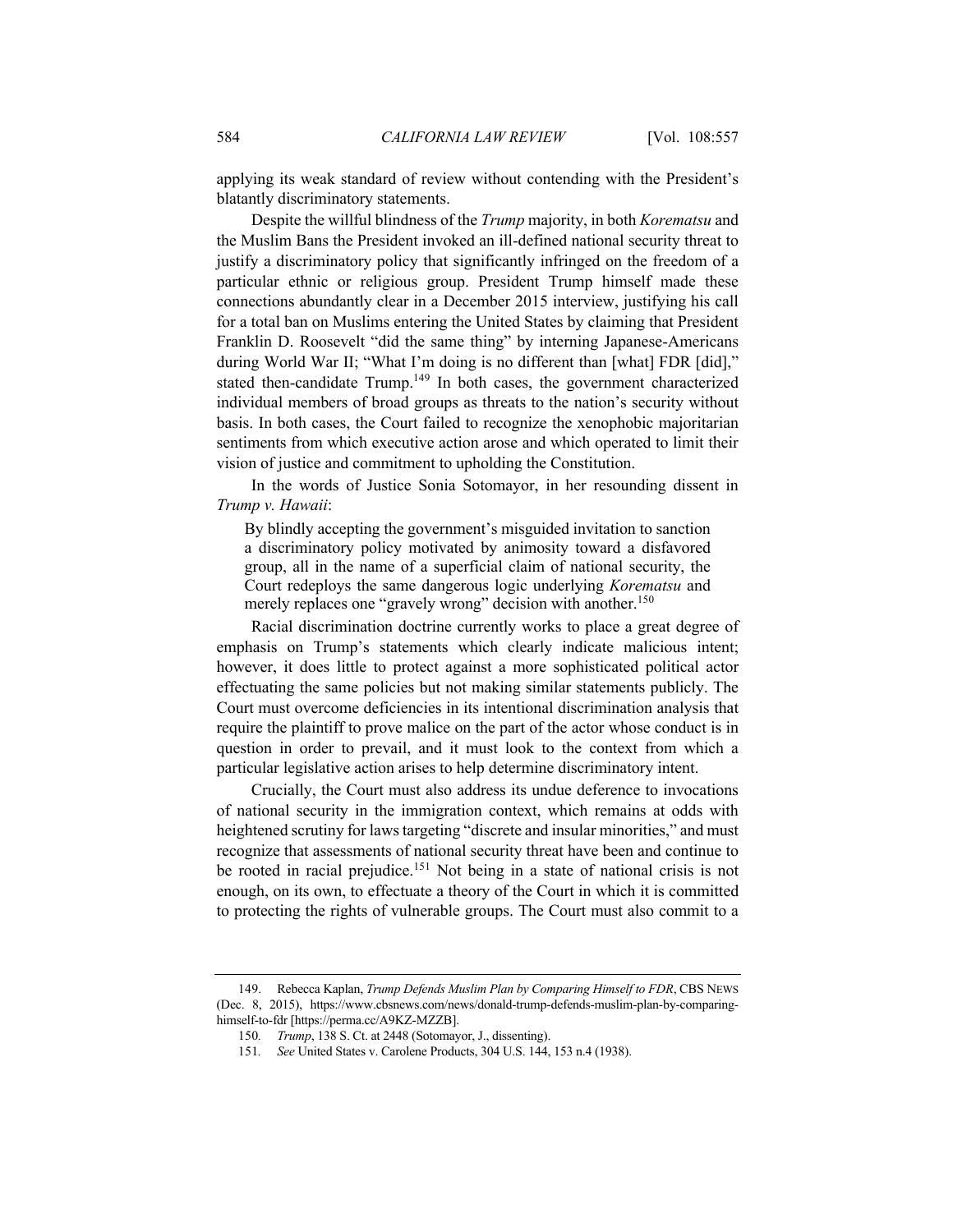repudiation of white supremacy, starting with a denunciation of *Korematsu* that shifts the trajectory of legal doctrine.

## CONCLUSION: A MISSED OPPORTUNITY FOR THE COURT

The courts have a duty to protect "discrete and insular minorities."<sup>152</sup> Rather than paralyzing the courts, the fluidity of who belongs in this descriptive category should provide the basis for meaningful engagement with the social factors that surround actions by the executive and the legislature to determine on whose behalf the courts must step in to correct the trajectory of the nation and fulfill its institutional responsibility. The lower courts evaluating the Muslim Bans limit "historical context" unduly narrowly to the Executive's statements.<sup>153</sup> While this was certainly enough to demonstrate anti-Muslim animus as a bald motivation for the executive orders, the Court must also commit to engaging with the context in which government action takes place, attune to political and social trends and unwilling to defer to logically indefensible government invocations of national security to persuade courts not to inquire about discriminatory intent.

The district court in Maryland in the Muslim Ban cases suggested that nationality discrimination is at odds with "our basic American tradition."154 One might readily point out that nationality discrimination is not only *not* at odds with "basic American tradition," but is in fact an integral part of the very fabric of the nation's development. The Chinese Exclusion Act discussed above was the first law implemented which excluded a specific racial group from immigration to the United States. The Court played an important role in legitimizing this racial fear and exclusion by upholding the constitutionality of the Act.<sup>155</sup> At the time it was debated, Senator George Frisbie Hoar described the Act as "nothing less than the legalization of racial discrimination."<sup>156</sup>

Racial discrimination is as American as apple pie, but it does not need to be. The courts and the country must mature, evolving past childhood fantasies of innocence, to recognize past errors and to accept, and to guard against, the likelihood of the repetition of history. Islamophobia is arguably the most accepted form of discrimination the United States today. As Harold Hongju Koh, former legal adviser to the United States Department and Professor of Law at Yale Law School said, "to finally inter *Korematsu*'s ghost, we will all need to keep resisting these new national-security masquerades."157 While it may

<sup>152</sup>*. Id.*

<sup>153</sup>*. See, e.g.*, Int'l Refugee Assistance Project v. Trump, 241 F. Supp. 3d 539, 557 (D. Md. 2017).

<sup>154</sup>*. Id.* at 553.

<sup>155.</sup> Chae Chan Ping v. United States, 130 U.S. 581 (1889).

<sup>156.</sup> ROGER DANIELS, COMING TO AMERICA: A HISTORY OF IMMIGRATION AND ETHNICITY IN AMERICAN LIFE 271 (2002).

<sup>157.</sup> Harold Hongju Koh, *Symposium: Trump v. Hawaii- Korematsu's Ghost and National-Security Masquerades*, SCOTUSBLOG (June 28, 2018),